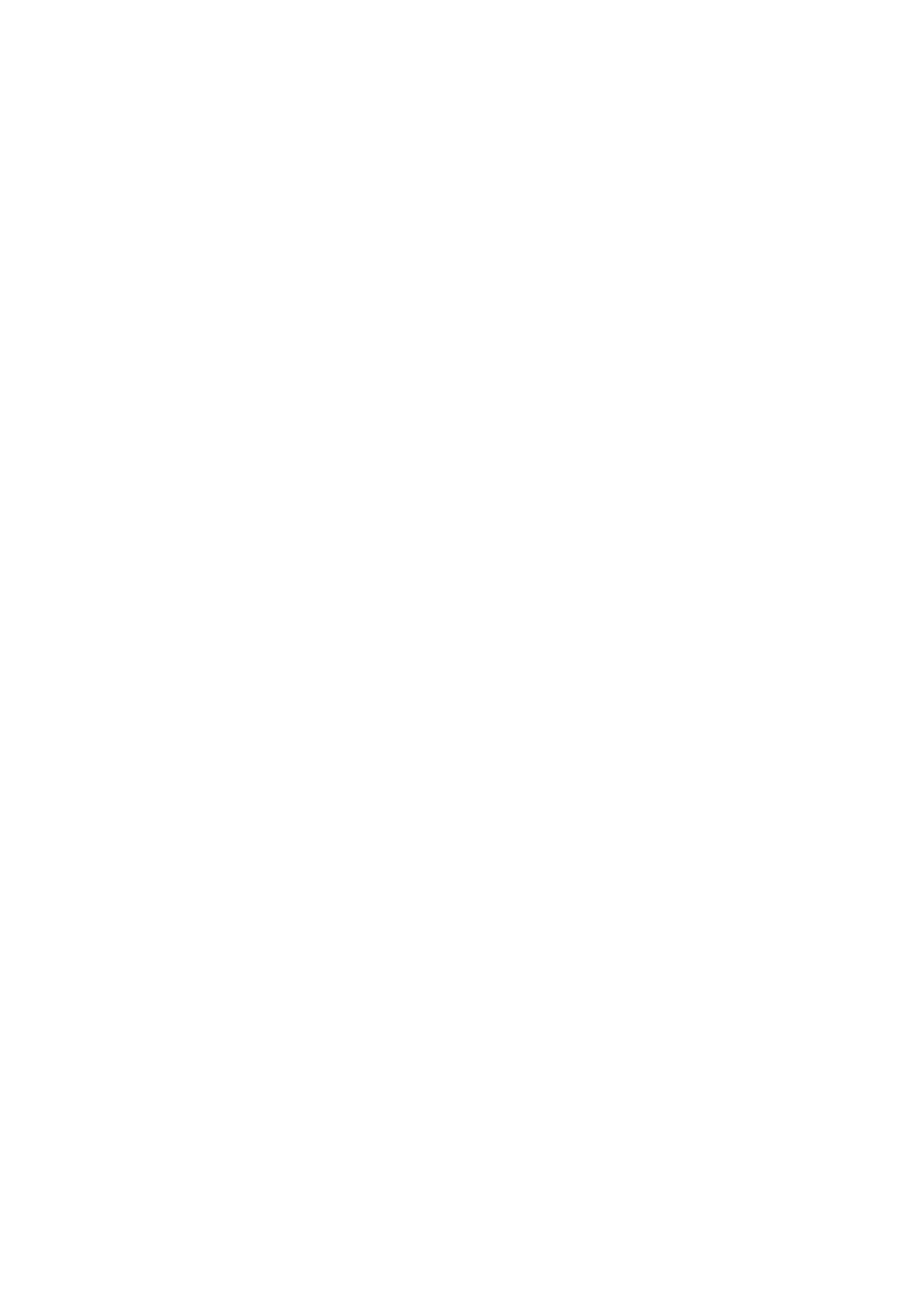

*Number* 21 *of* 2016

# **ROAD TRAFFIC ACT 2016**

## **CONTENTS**

## [PART 1](#page-6-0)

### P[RELIMINARY](#page-6-6) AND GENERAL

### Section

- 1. [Short title, commencement, collective citation and construction](#page-6-5)
- 2. [Definitions](#page-6-4)

## [PART 2](#page-6-3)

## R[EGISTER](#page-6-2) OF WRITTEN-OFF VEHICLES

- 3. [Definition Part 2](#page-6-1)
- 4. [Vehicle insurer obligations](#page-7-1)
- 5. [Offence of failure to notify](#page-7-0)
- 6. [Publication of information provided by vehicle insurers](#page-8-4)

## [PART 3](#page-8-3)

I[NTOXICATED](#page-8-2) DRIVING OFFENCES - DRIVING UNDER THE INFLUENCE OF DRUGS

- 7. [Amendment of section 3\(1\) of Act of 2010 definitions](#page-8-1)
- 8. [Amendment of sections 4 and 5 of Act of 2010 offences involving certain drugs](#page-8-0)
- 9. [Amendment of section 7\(a\) of Act of 2010 power of entry](#page-10-1)
- 10. [Amendment of section 9 of Act of 2010 obligation to provide preliminary oral fluid](#page-10-0) [specimen](#page-10-0)
- 11. [Mandatory intoxicant testing](#page-11-0)
- 12. [Impairment testing](#page-13-0)
- 13. [Amendment of Act of 2010 obligation to provide specimens in relation to certain](#page-14-0) [offences involving drugs](#page-14-0)
- 14. [Amendment of section 17\(1\) of Act of 2010 analysis of specimen by Bureau](#page-16-1)
- 15. [Amendment of section 18 of Act of 2010 provisions regarding certain evidence in](#page-16-0) [prosecutions – presumption](#page-16-0)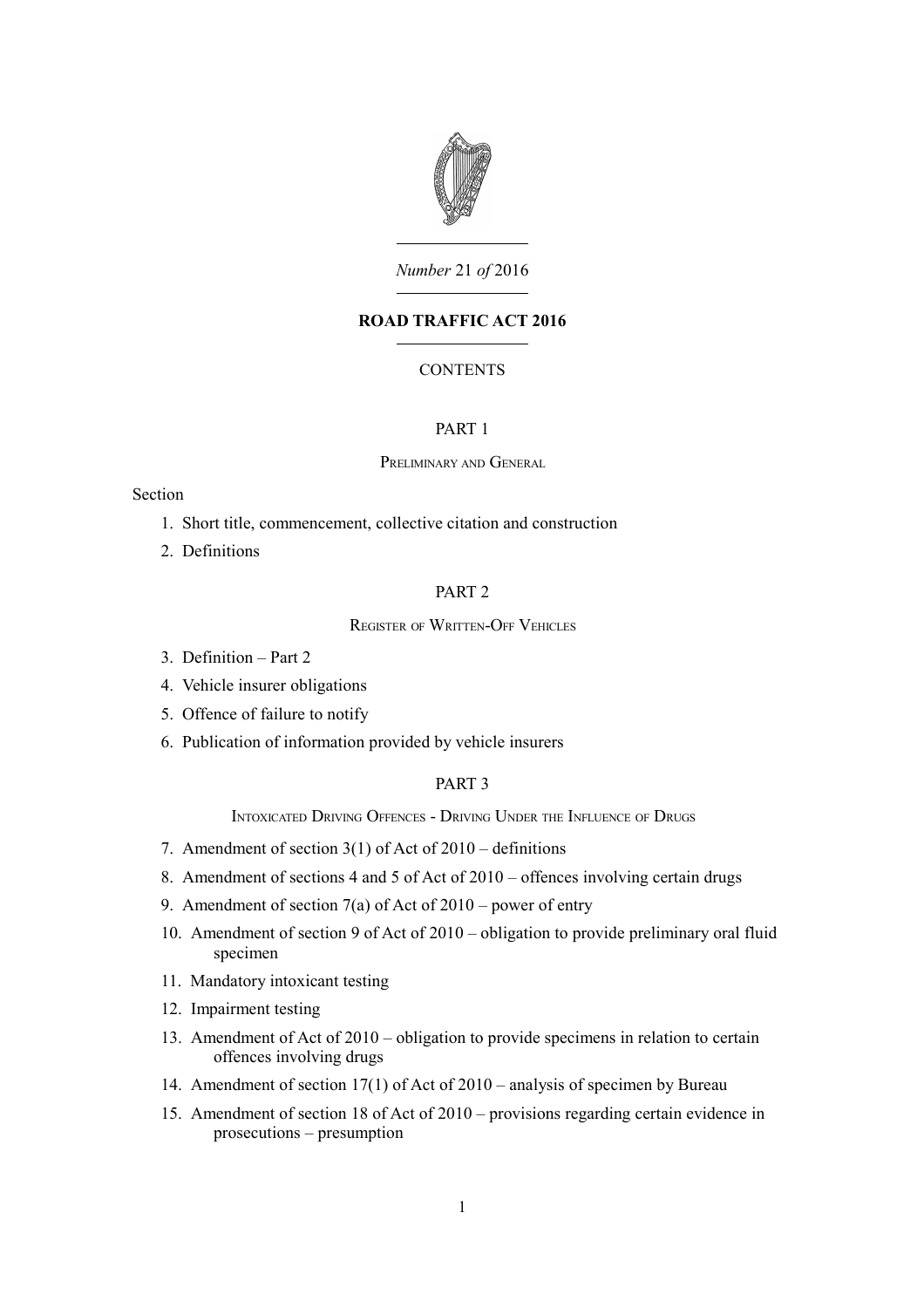- 16. [Amendment of section 19\(1\) of Act of 2010 written statement by member of Garda](#page-16-2) [Síochána](#page-16-2)
- 17. [Amendment of section 20 of Act of 2010 presumptions relating to designated doctor](#page-17-2) [or nurse](#page-17-2)
- 18. [Amendment of section 21\(1\) of Act of 2010 costs of prosecutions](#page-17-1)
- 19. [Amendment of section 22 of Act of 2010 defence to refusal to permit taking of](#page-17-0) [specimen of blood](#page-17-0)
- 20. [Amendment of section 26 of Act of 2010 functions of Bureau](#page-18-1)
- 21. [Amendment of section 26 of Principal Act consequential disqualification](#page-18-0)

# [PART 4](#page-19-5)

### SPEED L[IMITS](#page-19-4)

22. [Amendment of section 9 of Road Traffic Act 2004 – special speed limits](#page-19-3)

# [PART 5](#page-19-2)

### A[MENDMENT](#page-19-1) OF PART 3 OF THE ROAD TRAFFIC ACT 2010

- 23. [Fixed charge offences](#page-19-0)
- 24. [Amendment of section 35 of Act of 2010 fixed charge notice service](#page-20-0)
- 25. [Amendment of section 36 of Act of 2010 fixed charge notice form](#page-21-0)
- 26. [Amendment of section 37 of Act of 2010 payment of fixed charge](#page-22-1)
- 27. [Payment of fixed charge notice on service of summons](#page-22-0)
- 28. [Interpretation](#page-24-0)
- 29. [Fixed charge offences transitional provisions](#page-25-3)

# [PART 6](#page-25-2)

### M[ISCELLANEOUS](#page-25-1) AMENDMENTS - ROAD TRAFFIC ACTS 1961 TO 2015

- 30. [Amendment of section 78A of Principal Act details of motor insurance policies to be](#page-25-0) [provided](#page-25-0)
- 31. [Regulation of Rickshaws](#page-26-2)
- 32. [Amendment of section 107 of Principal Act obligation on cyclists to give name and](#page-26-1) [address etc. on demand to member of Garda Síochána](#page-26-1)
- 33. [Amendment of section 22 of Road Traffic Act 2002](#page-26-0)
- 34. [Amendment of First Schedule to Road Traffic Act 2002 penalty points](#page-27-1)
- 35. [Amendment of Part 4 of First Schedule to Road Traffic Act 2002 penalty points](#page-27-0)
- 36. [Amendment of Part 3 of Act of 2010 fixed charge offences](#page-28-0)
- 37. [Amendment of section 4 of Vehicle Clamping Act 2015](#page-29-1)
- 38. [Amendment of section 50 of Act of 2010 payment deposit](#page-29-0)
- 39. [Learner Driver driving unaccompanied \(Owner\)](#page-30-0)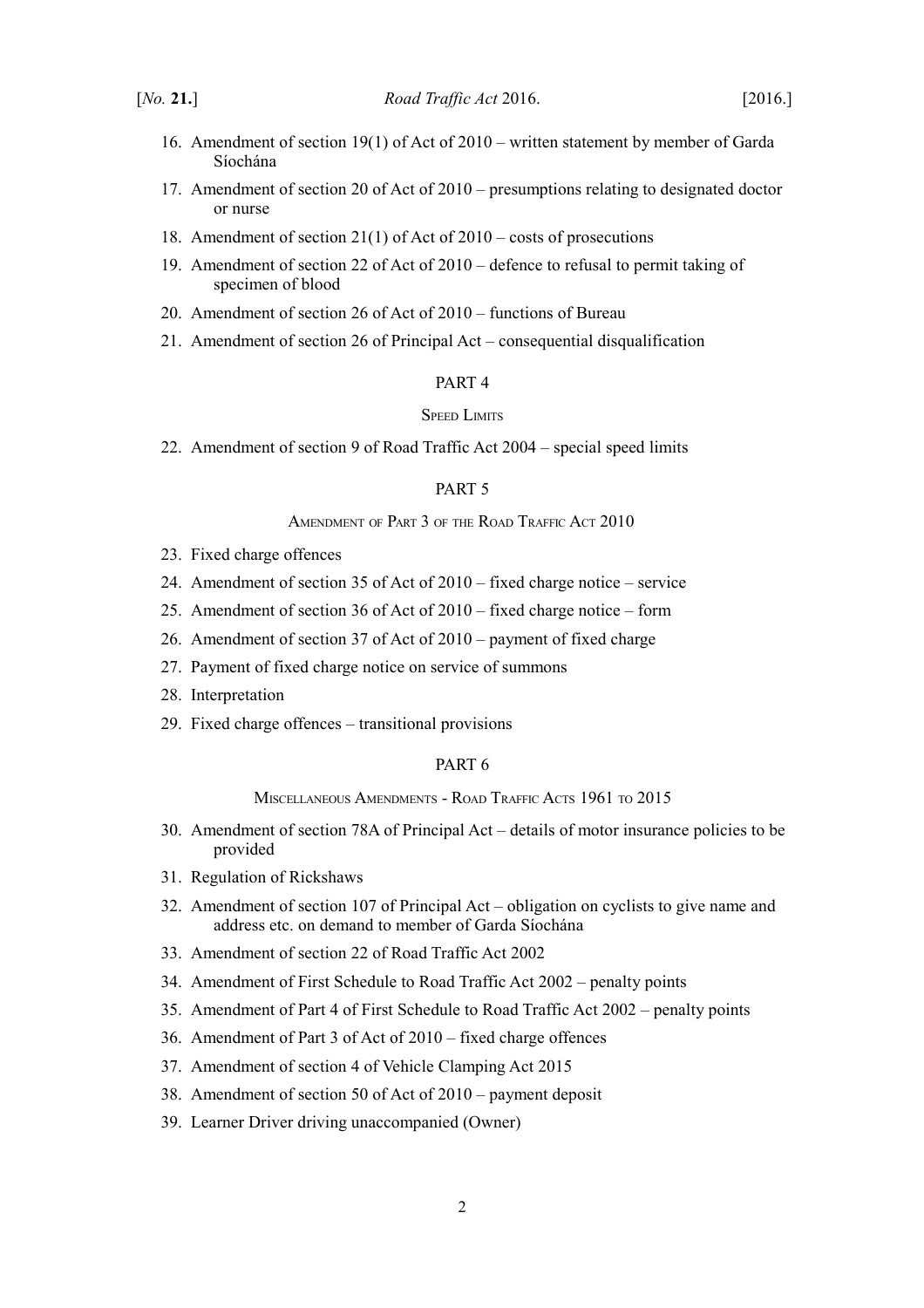## [PART 7](#page-30-3)

AGREEMENT ON THE MUTUAL RECOGNITION OF DRIVING D[ISQUALIFICATIONS](#page-30-2) BETWEEN IRELAND AND THE UNITED KINGDOM OF GREAT BRITAIN AND N[ORTHERN](#page-30-2) IRELAND

40. [Disqualification pursuant to Agreement between State and United Kingdom](#page-30-1)

41. [Repeal of section 9 of, and Schedule 2 to, Road Traffic Act 2002](#page-33-0)

### **[SCHEDULE](#page-35-1)**

AGREEMENT ON THE MUTUAL RECOGNITION OF DRIVING D[ISQUALIFICATIONS](#page-35-0) BETWEEN IRELAND AND THE UNITED KINGDOM OF GREAT BRITAIN AND N[ORTHERN](#page-35-0) IRELAND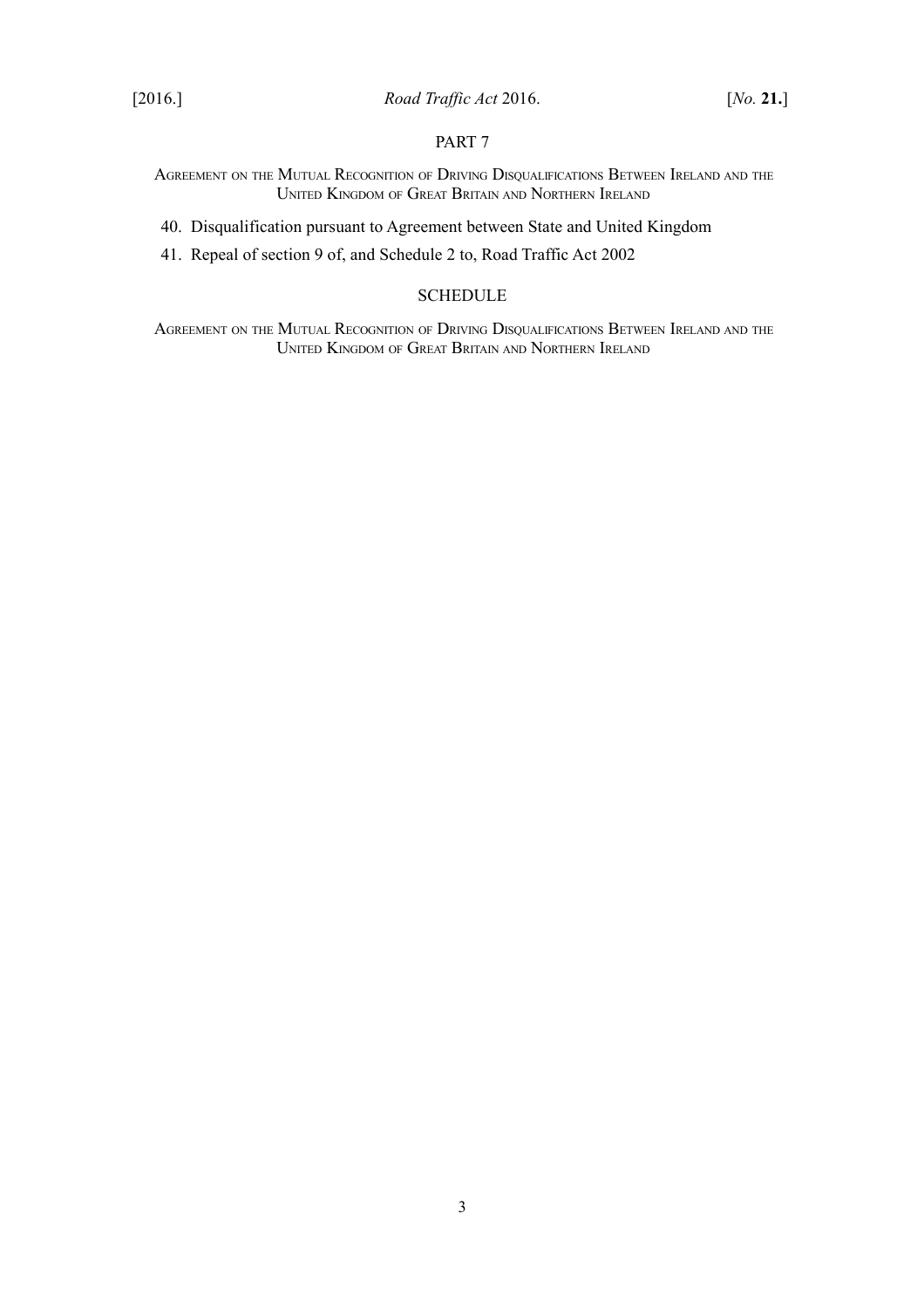### ACTS REFERRED TO

- Civil Service Commissioners Act 1956 (No. 45)
- Courts (No. 3) Act 1986 (No. 33)
- European Communities Act 1972 (No. 27)
- Finance Act 1976 (No. 16)
- Finance Act 1992 (No. 9)
- Petty Sessions (Ireland) Act 1851 (14 & 15 Vict., c.93)
- Probation of Offenders Act 1907 (7 Edw. 7 c. 17)
- Public Service Management (Recruitment and Appointments) Act 2004 (No. 33)
- Road Safety Authority (Commercial Vehicle Roadworthiness) Act 2012 (No. 16)
- Road Traffic (No. 2) Act 2011 (No. 28)
- Road Traffic Act 1961 (No. 24)
- Road Traffic Act 2002 (No. 12)
- Road Traffic Act 2004 (No. 44)
- Road Traffic Act 2010 (No. 25)
- Road Traffic Act 2014 (No. 3)
- Road Traffic Acts 1961 to 2015
- Road Transport Act 1933 (No. 8)
- Roads Act 2007 (No. 34)
- Roads Acts 1993 to 2015
- Taxi Regulation Act 2013 (No. 37)
- Vehicle Clamping Act 2015 (No. 13)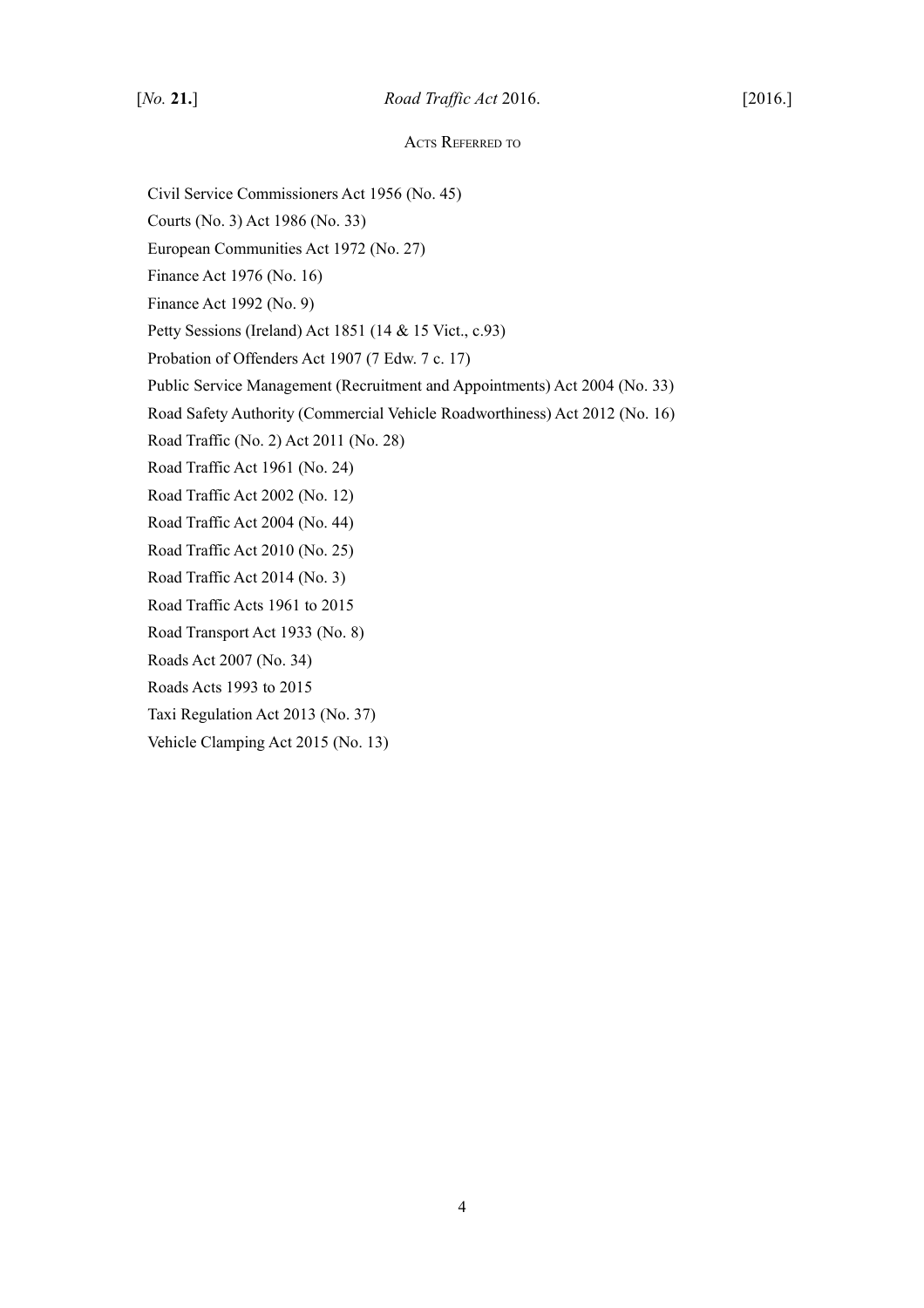

# *Number* 21 *of* 2016

# **ROAD TRAFFIC ACT 2016**

An Act to amend and extend the Road Traffic Acts 1961 to 2015, to amend the Vehicle Clamping Act 2015, to give effect to the Agreement on the Mutual Recognition of Driving Disqualifications between the State and the United Kingdom done at Dublin on 30 October 2015 and to provide for related matters. [27*th December*, 2016]

# **Be it enacted by the Oireachtas as follows:**

# <span id="page-6-0"></span>PART 1

<span id="page-6-6"></span>PRELIMINARY AND GENERAL

# <span id="page-6-5"></span>**Short title, commencement, collective citation and construction**

- **1.** (1) This Act may be cited as the Road Traffic Act 2016.
	- (2) This Act comes into operation on such day or days as the Minister may appoint by order or orders either generally or with reference to any particular purpose or provision and different days may be so appointed for different purposes or different provisions.
	- (3) The collective citation "The *Road Traffic Acts 1961* to *2016*" includes this Act and Part 5 of the Vehicle Clamping Act 2015.

# <span id="page-6-4"></span>**Definitions**

**2.** In this Act—

"Act of 2010" means Road Traffic Act 2010;

"Principal Act" means Road Traffic Act 1961.

## <span id="page-6-3"></span>PART 2

## <span id="page-6-2"></span>REGISTER OF WRITTEN-OFF VEHICLES

# <span id="page-6-1"></span>**Definition – Part 2**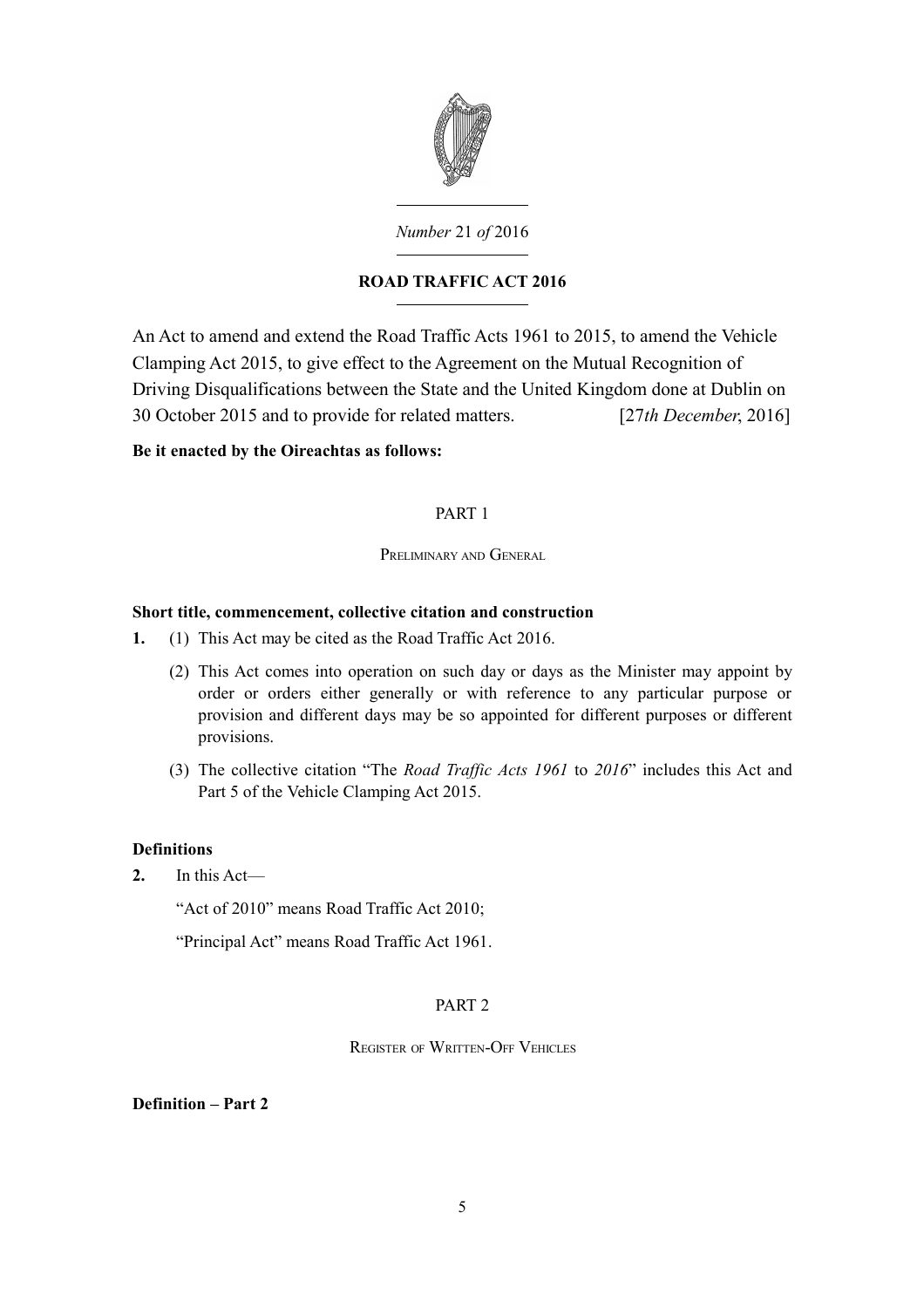**3.** In this Part "vehicle insurer" has the meaning assigned to it in section 58 of the Road Traffic Act 1961.

#### <span id="page-7-1"></span>**Vehicle insurer obligations**

- <span id="page-7-4"></span><span id="page-7-2"></span>**4.** (1) A vehicle insurer, who as a result of an inspection of a mechanically propelled vehicle determines that such vehicle is defective to the extent that it is—
	- (a) when in motion, a danger to the public, and
	- (b) beyond repair,

shall notify the Minister in accordance with *subsection [\(2\)](#page-7-3)* within 5 working days of such inspection.

- <span id="page-7-3"></span>(2) When an insurer notifies the Minister under *subsection [\(1\)](#page-7-4)* it shall also notify the Minister whether, based on the inspection of the vehicle, it is suitable for the salvaging of viable automotive parts.
- (3) A notification under this section shall be dated and shall include the following:
	- (a) the registration number (if any) of the vehicle;
	- (b) the make, model and body type of the vehicle;
	- (c) the VIN, or vehicle identification number, of the vehicle, that is to say, the fixed combination of characters assigned to the vehicle by a manufacturer or its authorised distributor for vehicle identification purposes which is marked on the chassis, frame or other similar structure of the vehicle;
	- (d) the date on which the vehicle was inspected by, or on behalf of, the vehicle insurer;
	- (e) if the defect in the vehicle was the result of an event involving the vehicle which occurred in a public place, the date of that event and, if any insurance claim arose in relation to the vehicle's involvement, the insurance company's claim number in respect of that claim.
- (4) The Minister may make regulations prescribing the manner in which a notification under *subsection [\(2\)](#page-7-3)* shall be made including, in particular, whether it is to be made electronically or in hard-copy.

#### <span id="page-7-0"></span>**Offence of failure to notify**

- <span id="page-7-5"></span>**5.** (1) A vehicle insurer who fails to notify the Minister in accordance with *section [4](#page-7-2)* or who notifies information to the Minister knowing it to be false or misleading commits an offence and is liable on summary conviction to a class A fine.
	- (2) Where an offence under this section is committed by a body corporate and is proven to have been so committed with the consent, connivance or approval of, or to have been attributable to the wilful neglect on the part of, any person, being a director, manager, secretary or other officer of the body corporate or a person who was purporting to act in any such capacity, that person, as well as the body corporate,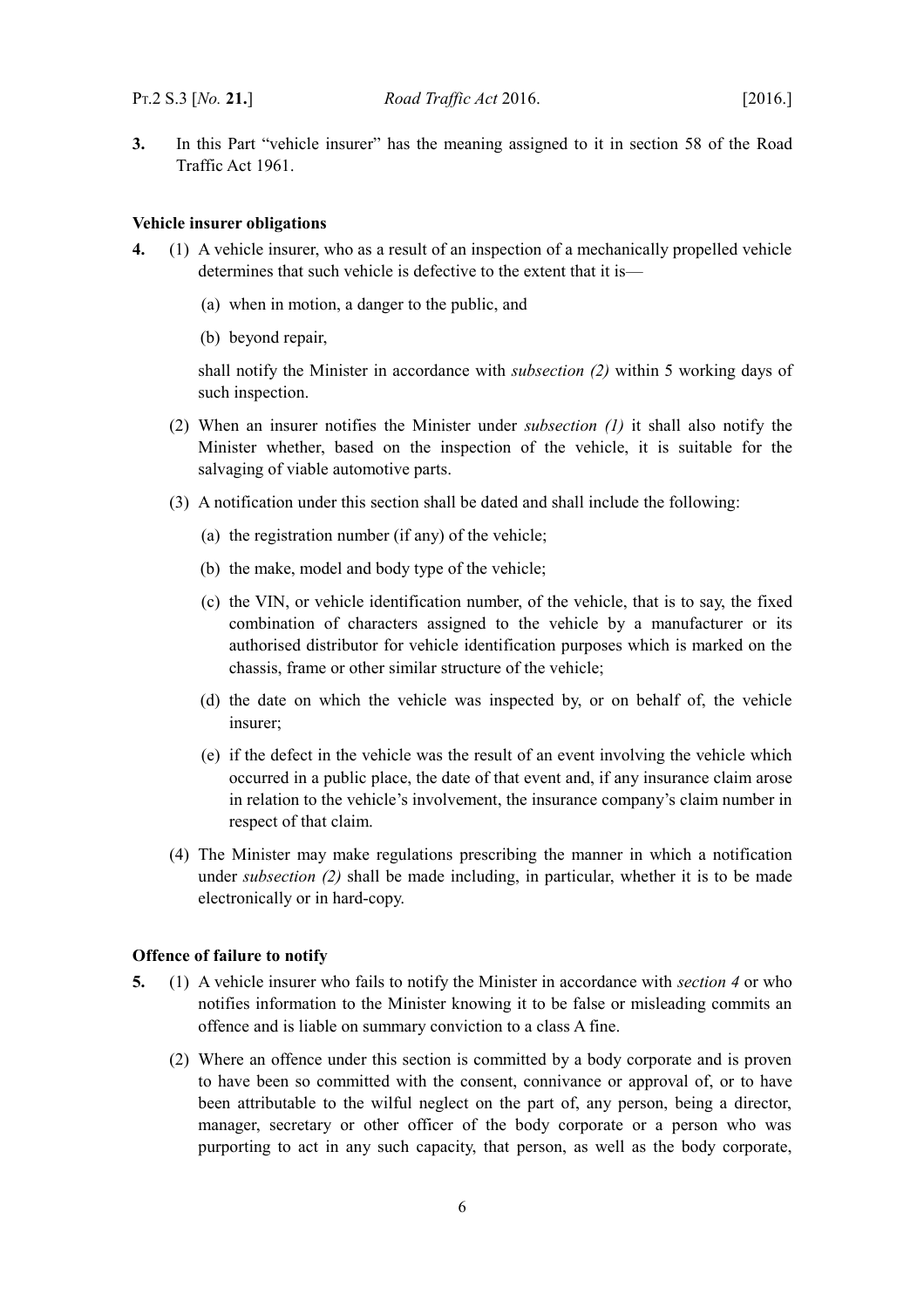commits an offence and is liable to be proceeded against and punished as if he or she were guilty of the first-mentioned offence.

(3) Where the affairs of a body corporate are managed by its members, *subsection [\(2\)](#page-7-5)* applies in relation to the acts and defaults of a member in connection with his or her functions of management as if he or she were a director or manager of the body corporate.

### <span id="page-8-4"></span>**Publication of information provided by vehicle insurers**

- **6.** (1) The Minister may maintain records of information notified to him or her under *section [4](#page-7-2)* and may, after consultation with any other person or body that the Minister considers appropriate, for the purposes of increasing road safety, publish or share a part or all of such records.
	- (2) The Minister may make regulations prescribing the manner in which records shall be published or shared under this section and, in particular, prescribing fees to cover the administrative cost of such publication or sharing.

# <span id="page-8-3"></span>PART 3

<span id="page-8-2"></span>INTOXICATED DRIVING OFFENCES - DRIVING UNDER THE INFLUENCE OF DRUGS

## <span id="page-8-1"></span>**Amendment of section 3(1) of Act of 2010 – definitions**

- **7.** Section 3(1) of the Act of 2010 is amended—
	- (a) by substituting for the definition of "analysis" the following:

" 'analysis' includes any operation used in determining the concentration of alcohol in a specimen of breath, blood or urine, the concentration of a drug specified in column (2) of the Schedule in a specimen of blood and any operation used in determining the presence (if any) of a drug or drugs in a specimen of blood or urine, and cognate words shall be construed accordingly;",

(b) in the definition of "doctor" by substituting "register of medical practitioners" for "General Register of Medical Practitioners",

and

(c) by inserting after the definition of "intoxicant" the following:

" 'medical exemption certificate' has the meaning given to it by section  $4(1B)$ ;".

### <span id="page-8-0"></span>**Amendment of sections 4 and 5 of Act of 2010 – offences involving certain drugs**

**8.** The Act of 2010 is amended—

<span id="page-8-5"></span>(a) in section 4, by inserting after subsection (1) the following: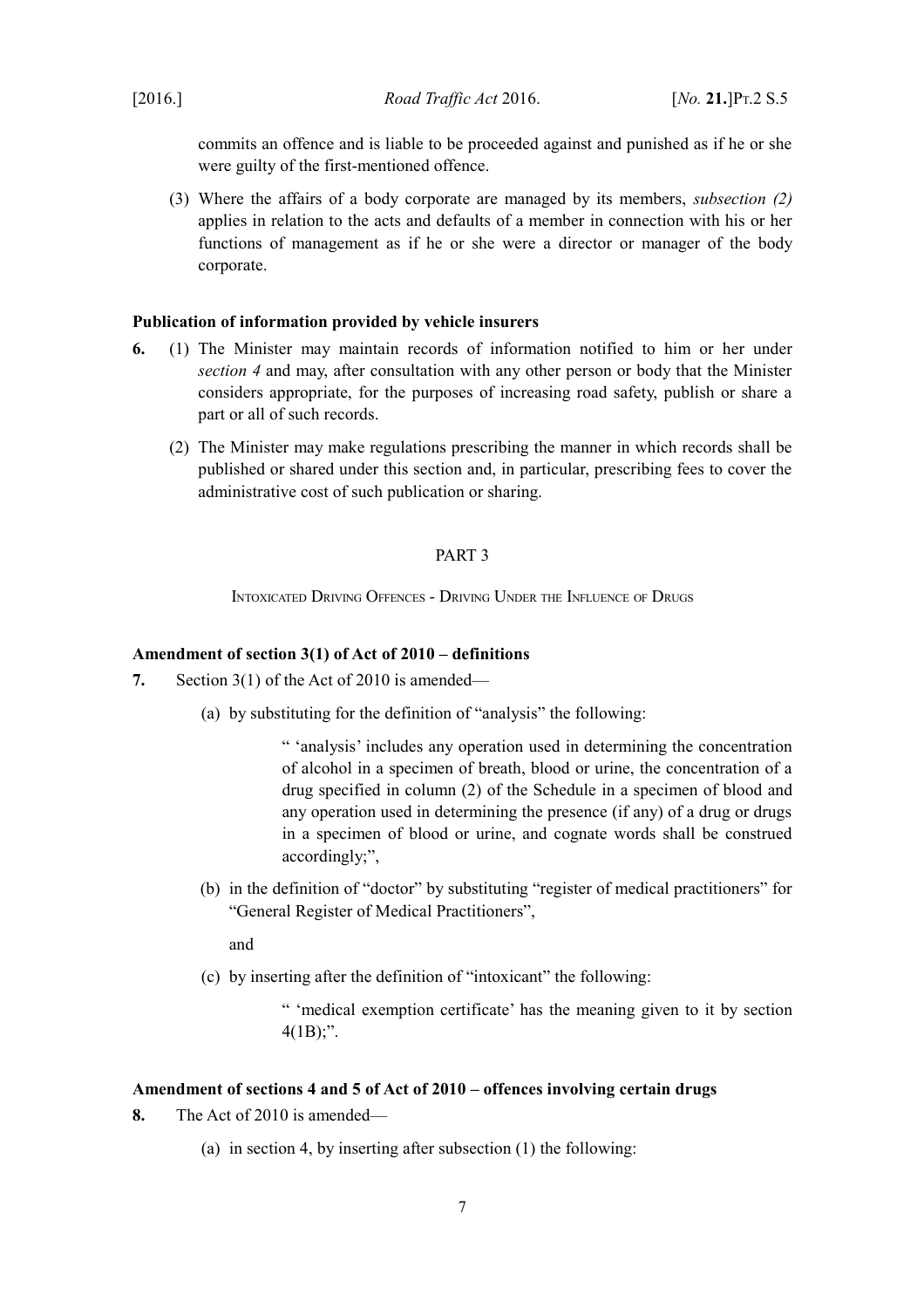- "(1A) Subject to subsection (1B), a person shall not drive or attempt to drive a mechanically propelled vehicle in a public place while there is present in his or her body a quantity of a drug specified in column (2) of the Schedule such that, within 3 hours after so driving or attempting to drive, the concentration of that drug in his or her blood is equal to or greater than the concentration specified in column (3) at the same reference number.
- (1B) Subsection (1A) does not apply to a person in respect of a drug specified at reference number 1 or 2 in column (2) of the Schedule where the person is the holder of a certificate, in the prescribed form (referred to in this Part as a "medical exemption certificate") which indicates that at the time at which that drug was found to be present in his or her blood  $\Delta^9$  - Tetrahydrocannabinol had been lawfully prescribed for him or her and which is signed by the doctor who prescribed it.
- (1C) A person who signs a medical exemption certificate containing information which he or she knows to be false commits an offence and is liable on summary conviction to a class C fine.",
- (b) in section 5, by inserting after subsection (1) the following:
	- "( $1A$ ) A person, other than a person referred to in subsection  $(1B)$ , commits an offence if, when in charge of a mechanically propelled vehicle in a public place with intent to drive or attempt to drive the vehicle (but not driving or attempting to drive it), there is present in his or her body a quantity of a drug specified in column (2) of the Schedule such that, within 3 hours after so being in charge, the concentration of that drug in his or her blood is equal to or greater than the concentration specified in column (3) at the same reference number.
	- (1B) Subsection (1A) does not apply to a person in respect of a drug specified at reference number 1 or 2 in column (2) of the Schedule where the person is the holder of a medical exemption certificate which indicates that at the time at which that drug was found to be present in his or her blood it had been lawfully prescribed for him or her and which is signed by the doctor who prescribed it.",

and

(c) by inserting the following Schedule to the Act:

"SCHEDULE

Sections 4(1A) and 5(1A)

*SPECIFIED DRUGS*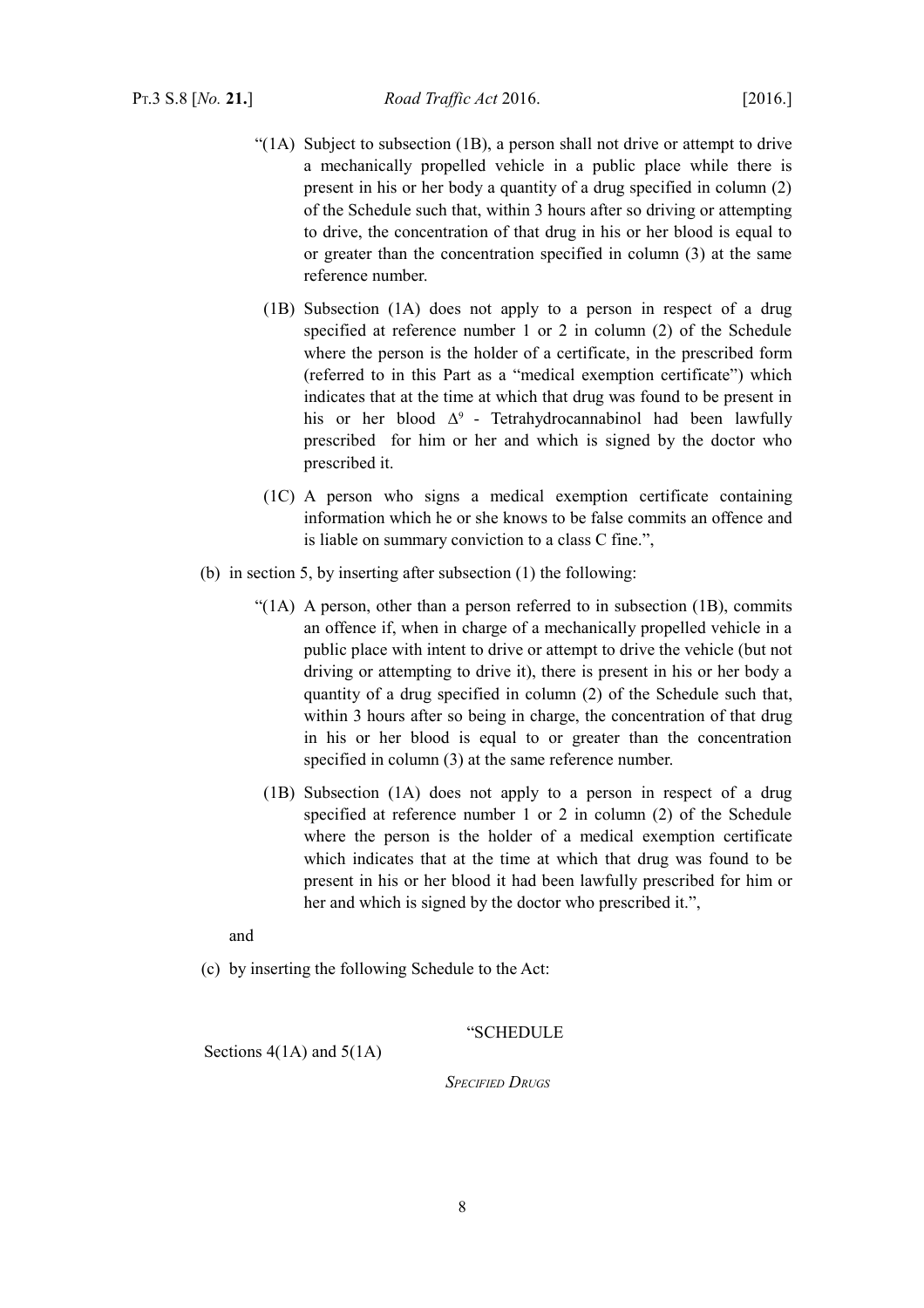| Reference | Drug                                                          | Level      |
|-----------|---------------------------------------------------------------|------------|
| Number    |                                                               | (units in  |
|           |                                                               | whole      |
|           |                                                               | blood)     |
| (1)       |                                                               |            |
|           | $\Delta^9$ -Tetrahydrocannabinol (Cannabis)                   | lng/ml     |
|           | 11-nor-9-carboxy- $\Delta^9$ -tetrahydrocannabinol (Cannabis) | $5$ ng/ml  |
|           | Cocaine                                                       | $10$ ng/ml |
|           | Benzoylecgonine (Cocaine)                                     | $50$ ng/ml |
|           | 6-Acetylmorphine (Heroin)                                     | $5$ ng/ml  |
|           |                                                               | 22         |

## <span id="page-10-1"></span>**Amendment of section 7(a) of Act of 2010 – power of entry**

**9.** Section 7(a) of the Act of 2010 is amended by substituting "section 9(2), 9(2A) or 10(4)" for "section  $9(2)$  or  $10(4)$ ".

# <span id="page-10-0"></span>**Amendment of section 9 of Act of 2010 – obligation to provide preliminary oral fluid specimen**

- **10.** Section 9 (as inserted by section 7 of the Road Traffic (No. 2) Act 2011) of the Act of 2010 is amended—
	- (a) in subsection  $(1)(a)$  by substituting "an intoxicant" for "intoxicating liquor",
	- (b) by substituting for subsection 2(b) the following:
		- "(b) to accompany him or her, or another member of the Garda Síochána, to a place (including a vehicle) at or in the vicinity of the public place concerned and there to provide, by exhaling into such an apparatus, a specimen of his or her breath in the manner indicated by him or her or that other member, or",
	- (c) by inserting after subsection (2) the following:
		- "(2A) A member of the Garda Síochána may require a person referred to in subsection (1)—
			- (a) to provide a specimen of oral fluid from his or her mouth, using an apparatus for indicating the presence of drugs in oral fluid, in the manner indicated by the member,
			- (b) to accompany him or her, or another member of the Garda Síochána, to a place (including a vehicle) at or in the vicinity of the public place concerned and there to provide a specimen of oral fluid from his or her mouth, using an apparatus for indicating the presence of drugs in oral fluid, in the manner indicated by him or her or that other member, or
			- (c) where the member does not have such an apparatus with him or her, to remain at that place in his or her presence or in the presence of another member of the Garda Síochána (for a period that does not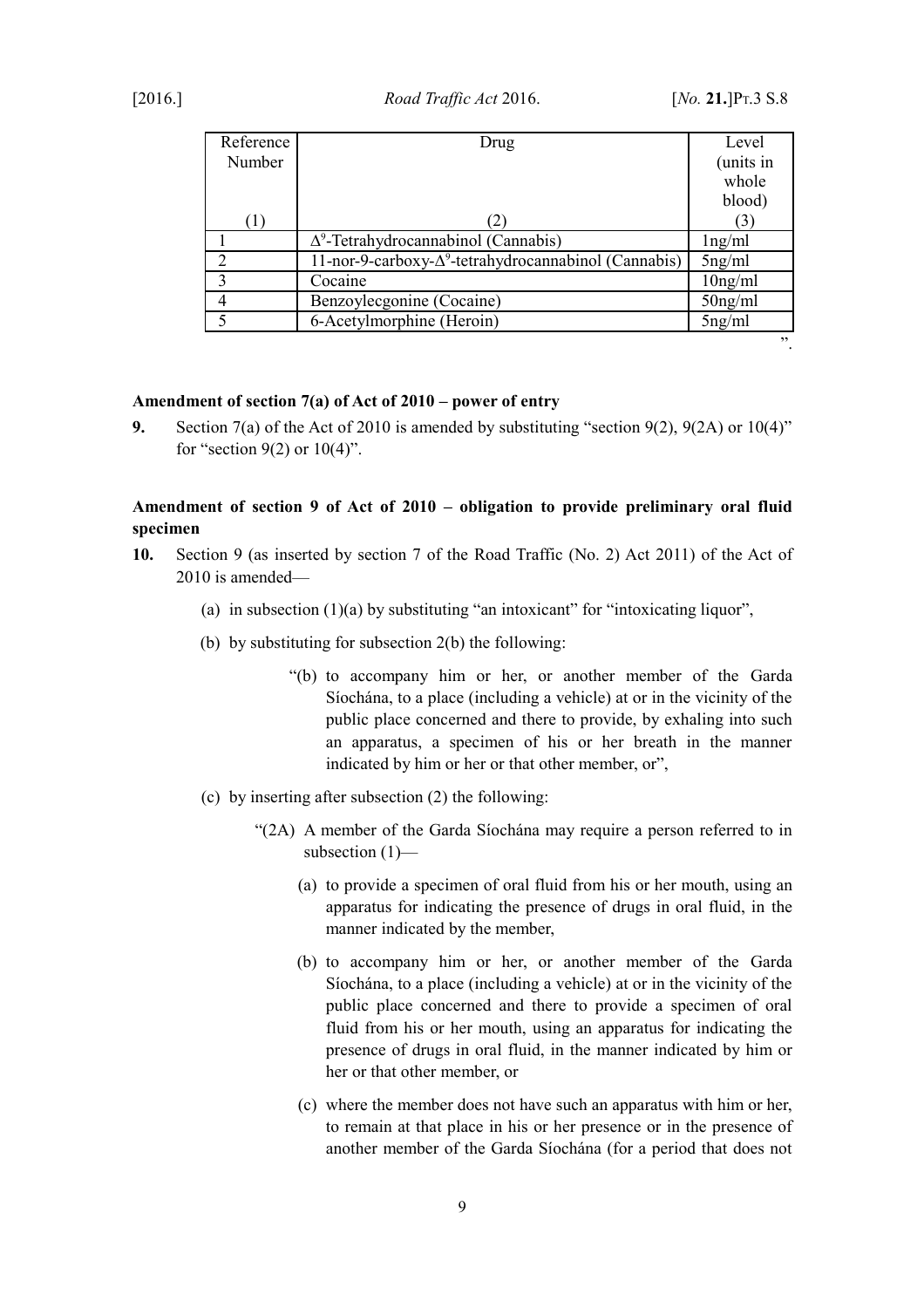exceed one hour) until such an apparatus becomes available to him or her and then to provide a specimen of oral fluid from his or her mouth, using an apparatus for indicating the presence of drugs in oral fluid, in the manner indicated by him or her or that other member.

(2B) Where a member of the Garda Síochána makes a requirement under subsection (2A), the member may request the person of whom the requirement is made to produce for inspection any medical certificate of exemption referred to in section 4(1B) or 5(1B) which he or she holds.",

### and

- (d) by inserting after subsection (5) the following:
	- "(5A) In a prosecution for an offence under section 4 or 5 it shall be presumed, until the contrary is shown, that an apparatus provided by a member of the Garda Síochána for the purpose of enabling a person to provide an oral fluid specimen under this section is an apparatus for indicating the presence of drugs in oral fluid.".

#### <span id="page-11-0"></span>**Mandatory intoxicant testing**

- **11.** The Act of 2010 is amended by substituting for section 10 the following:
	- "**10.** (1) In this section—

'authorisation' means an authorisation under subsection (2) to establish a checkpoint;

'checkpoint' means a checkpoint established under an authorisation.

- (2) A member of the Garda Síochána, not below the rank of inspector, may, for the purposes of section 4 authorise the establishment of a checkpoint or checkpoints in a public place or places at which members of the Garda Síochána may exercise the powers under subsection (4).
- (3) An authorisation shall be in writing and shall specify—
	- (a) the date on which, and the public place in which, the checkpoint is to be established, and
	- (b) the hours at any time between which it may be operated.
- (4) A member of the Garda Síochána, who is on duty at a checkpoint, may stop any vehicle at the checkpoint and, without prejudice to any other powers (including the functions under section 9) conferred on him or her by statute or at common law, may require a person in charge of the vehicle to do one or more of the following: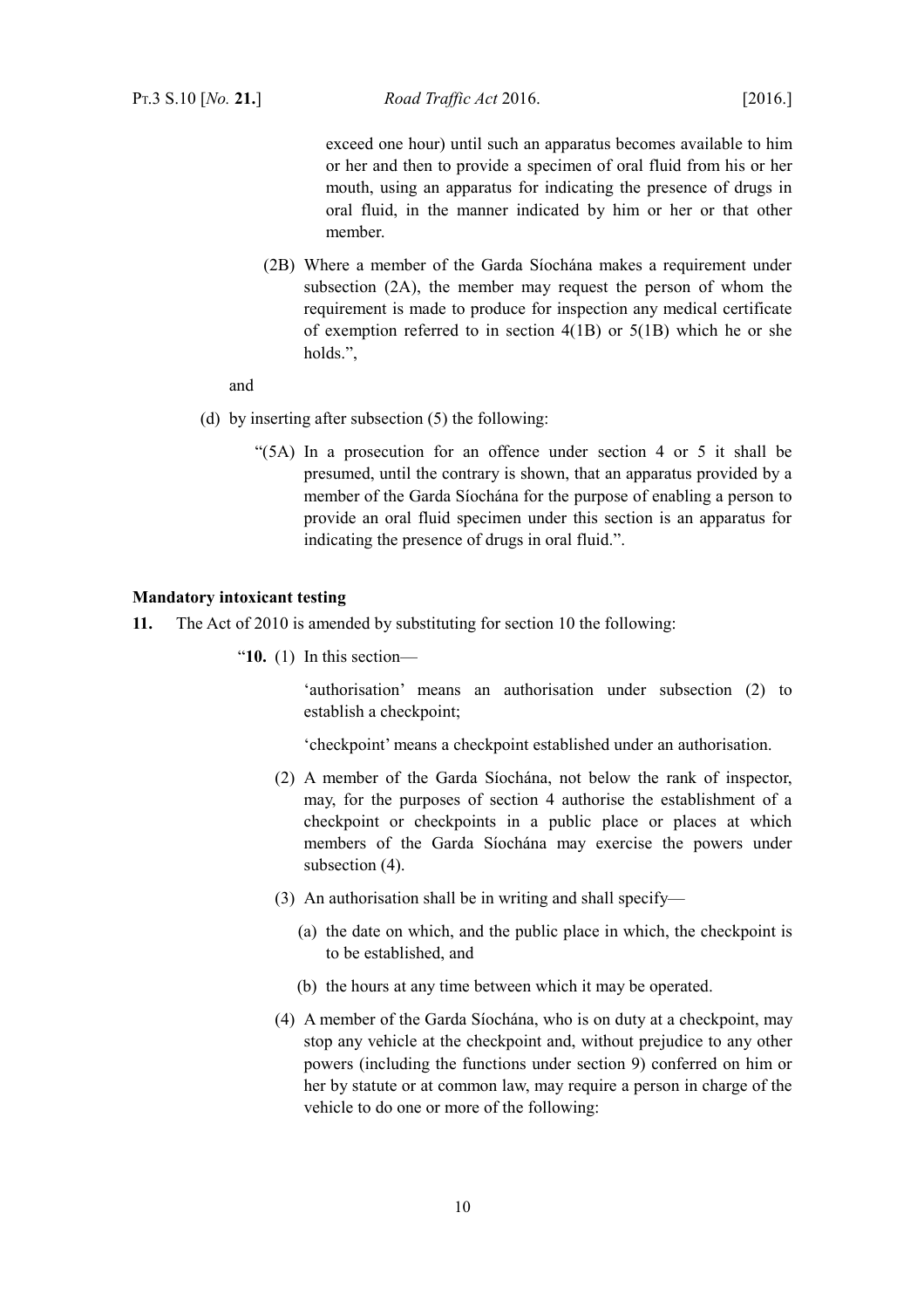- (a) to provide a specimen of his or her breath (by exhaling into an apparatus for indicating the presence of alcohol in the breath) in the manner indicated by the member;
- (b) to provide a specimen of his or her oral fluid (by collecting a specimen of oral fluid from his or her mouth using an apparatus for indicating the presence of drugs in oral fluid) in the manner indicated by the member;
- (c) to accompany him or her or another member of the Garda Síochána to a place (including a vehicle) at or in the vicinity of the checkpoint and there to provide a specimen of his or her breath, as specified in paragraph (a), a specimen of his or her oral fluid, as specified in paragraph (b), or both, in the manner indicated by him or her or that other member;
- $(d)$  to
	- (i) leave the vehicle at the place where it has been stopped, or
	- (ii) move it to a place in the vicinity of the checkpoint,

and to keep or leave it there until the person has complied with a requirement made of him or her under any of paragraphs (a), (b) and (c).

- (5) A member of the Garda Síochána for the purposes of making a requirement of a person under subsection (4) may indicate the manner in which the person must comply with the requirement.
- (6) A person who—
	- (a) refuses or fails to comply immediately with a requirement under subsection (4) (other than subsection  $(4)(d)(ii)$ ) or such a requirement in a manner indicated by a member of the Garda Síochána under subsection (5), or
	- (b) without reasonable excuse, refuses or fails to comply immediately with a requirement under subsection  $(4)(d)(ii)$  or such a requirement in a manner indicated by a member of the Garda Síochána under subsection (5),

commits an offence and is liable on summary conviction to a class A fine or to imprisonment for a term not exceeding 6 months or to both.

- (7) A member of the Garda Síochána may arrest without warrant a person who in the member's opinion is committing or has committed an offence under this section.
- (8) Where a member of the Garda Síochána requires a person to provide a specimen of oral fluid under this section, the member may request the person of whom the requirement is made to produce for inspection any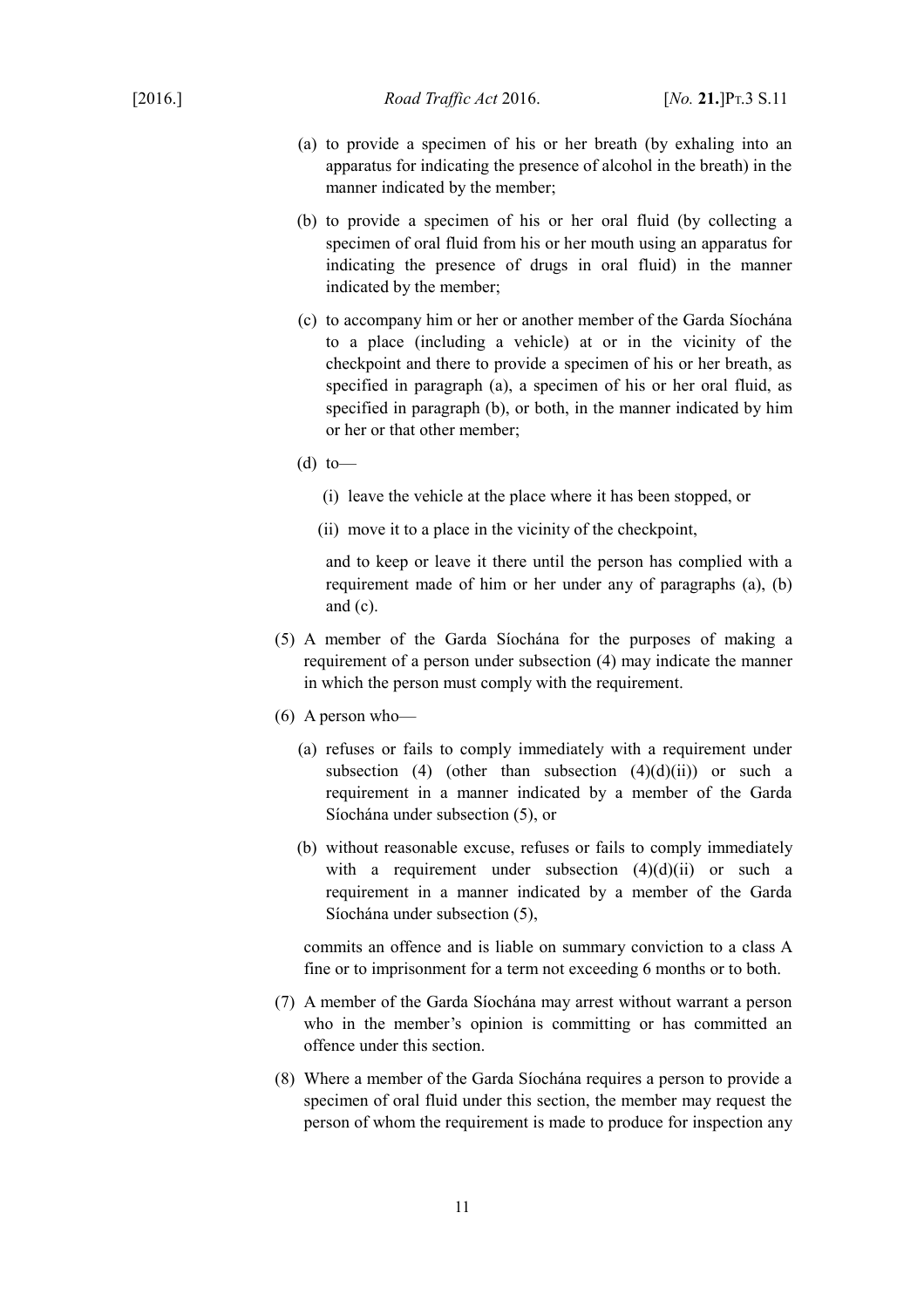medical exemption certificate referred to in section 4(1B) or 5(1B) which he or she holds.

- (9) In a prosecution for an offence under section 4 it shall be presumed, until the contrary is shown, that an apparatus provided by a member of the Garda Síochána for the purpose of enabling a person to provide a specimen of breath under this section is an apparatus for indicating the presence of alcohol in the breath.
- (10) In a prosecution for an offence under section 4 it shall be presumed, until the contrary is shown, that an apparatus provided by a member of the Garda Síochána for the purpose of enabling a person to provide an oral fluid specimen under this section is an apparatus for indicating the presence of drugs in oral fluid.
- (11) An authorisation or a copy expressing itself to be such authorisation shall, until the contrary is shown, be sufficient evidence in any proceedings under the *Road Traffic Acts 1961* to *2016* of the facts stated in it, without proof of any signature on it or that the signatory was a person entitled under subsection (2) to sign it.".

## <span id="page-13-0"></span>**Impairment testing**

- **12.** The Act of 2010 is amended by substituting the following for section 11:
	- "**11.** (1) Where a member of the Garda Síochána is of the opinion that a person driving or attempting to drive a mechanically propelled vehicle, or in charge of a mechanically propelled vehicle with intent to drive or attempt to drive, in a public place is under the influence of an intoxicant, he or she may require the person to accompany him or her, or another member of the Garda Síochána, to a place at, or in the vicinity of, the public place concerned and there to perform tests ('impairment tests'), in accordance with regulations made under this section, in his or her presence or in the presence of another member and in the manner indicated by him or her, or that other member, for the purpose of assessing whether or not the person's ability to drive is impaired.
		- (2) Where a person is arrested under—
			- (a) section 4(8),  $5(10)$ ,  $9(4)$ , or  $10(7)$  of this Act, or
			- (b) section 52(3), 53(5), 106(3A) or 112(6) of the Principal Act,

having driven, attempted to drive, or been in charge of a mechanically propelled vehicle, a member of the Garda Síochána may, within 3 hours after the person so driving, attempting to drive or being in charge of the vehicle, at a Garda Síochána station, require the person to perform impairment tests in accordance with regulations made under this section for the purpose of assessing whether or not the person's ability to drive is impaired.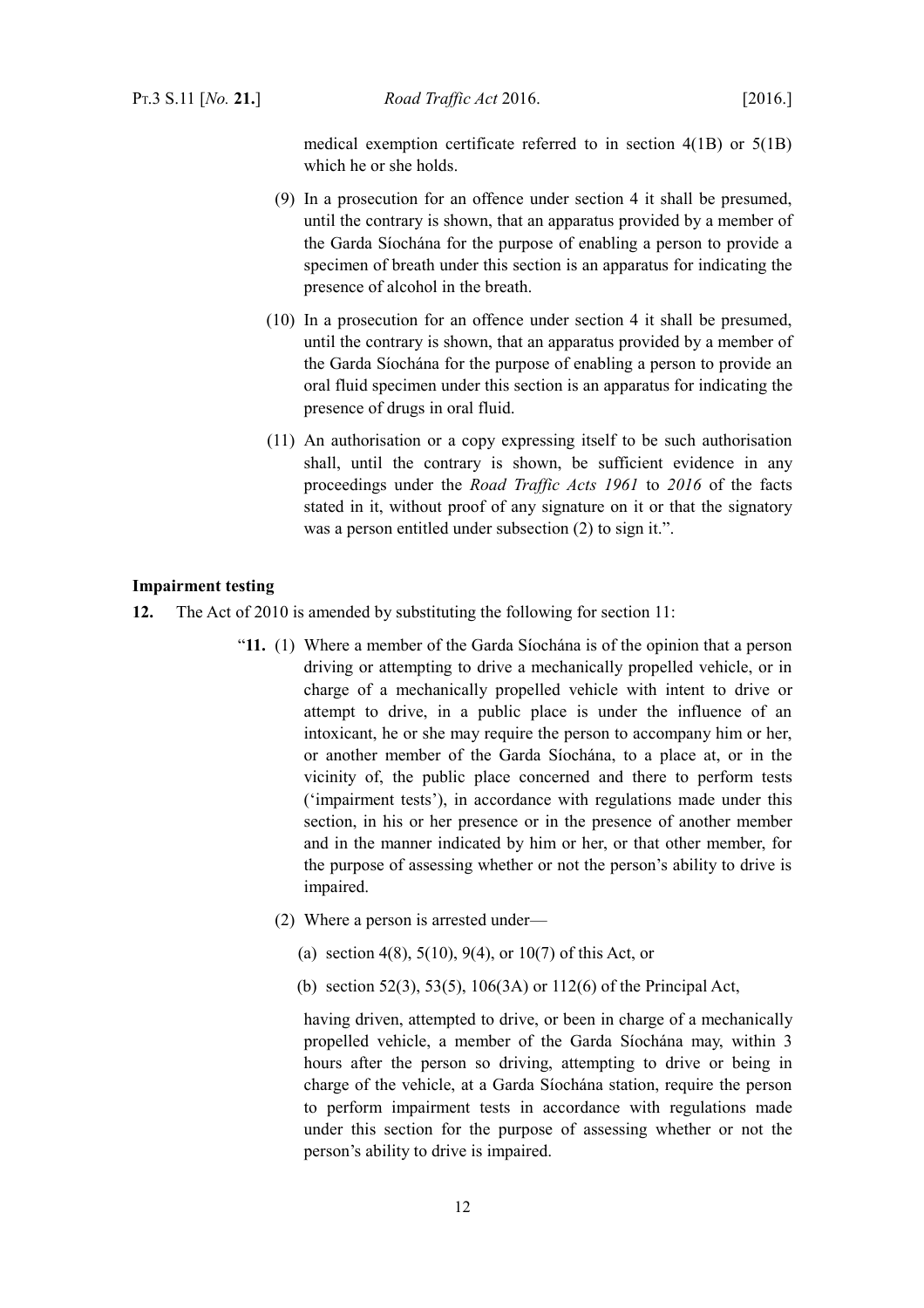- (3) Evidence obtained under subsection (1) or (2) that a person's ability to drive is impaired shall be evidence for the purposes of sections 4 and 5 that the person is incapable of having proper control of a mechanically propelled vehicle.
- (4) For the purposes of subsections (1) and (2) the Minister may prescribe—
	- (a) the kinds of impairment tests that may be required to be performed,
	- (b) the manner in which such a test may be administered,
	- (c) instructions to be given to a person performing such a test,
	- (d) the kind of observation of physical state that may be made in the course of such a test,
	- (e) the inferences that may be drawn from observations made in the course of such a test, and
	- (f) a form on which the observations made and inferences drawn in the course of such a test may be recorded and by which impairment may be assessed.
- (5) A person who, without reasonable excuse, fails to comply with a requirement under subsection (1) or (2) commits an offence and is liable on summary conviction to a class A fine or to imprisonment for a term not exceeding 6 months, or to both.
- (6) A member of the Garda Síochána may arrest without warrant a person who in the member's opinion is committing or has committed an offence under this section consisting of failing to comply with a requirement under subsection (1).
- (7) Section 1(1) of the Probation of Offenders Act 1907 does not apply to an offence under this section.".

# <span id="page-14-0"></span>**Amendment of Act of 2010 – obligation to provide specimens in relation to certain offences involving drugs**

**13.** The Act of 2010 is amended by inserting after section 13 the following:

# **"Obligation to provide oral fluid specimen following arrest under Part 2**

**13A.** (1) Where a person is arrested under section 4(8), 5(10), 9(4), 10(7) or 11(5) of this Act or section 52(3), 53(5), 106(3A) or 112(6) of the Principal Act and a member of the Garda Síochána is of the opinion that the person had, at the time of the alleged offence, consumed drugs the member may, at a Garda Síochána station or hospital, require the person to provide a specimen of oral fluid from his or her mouth, using an apparatus for indicating the presence of drugs in oral fluid, in the manner indicated by the member.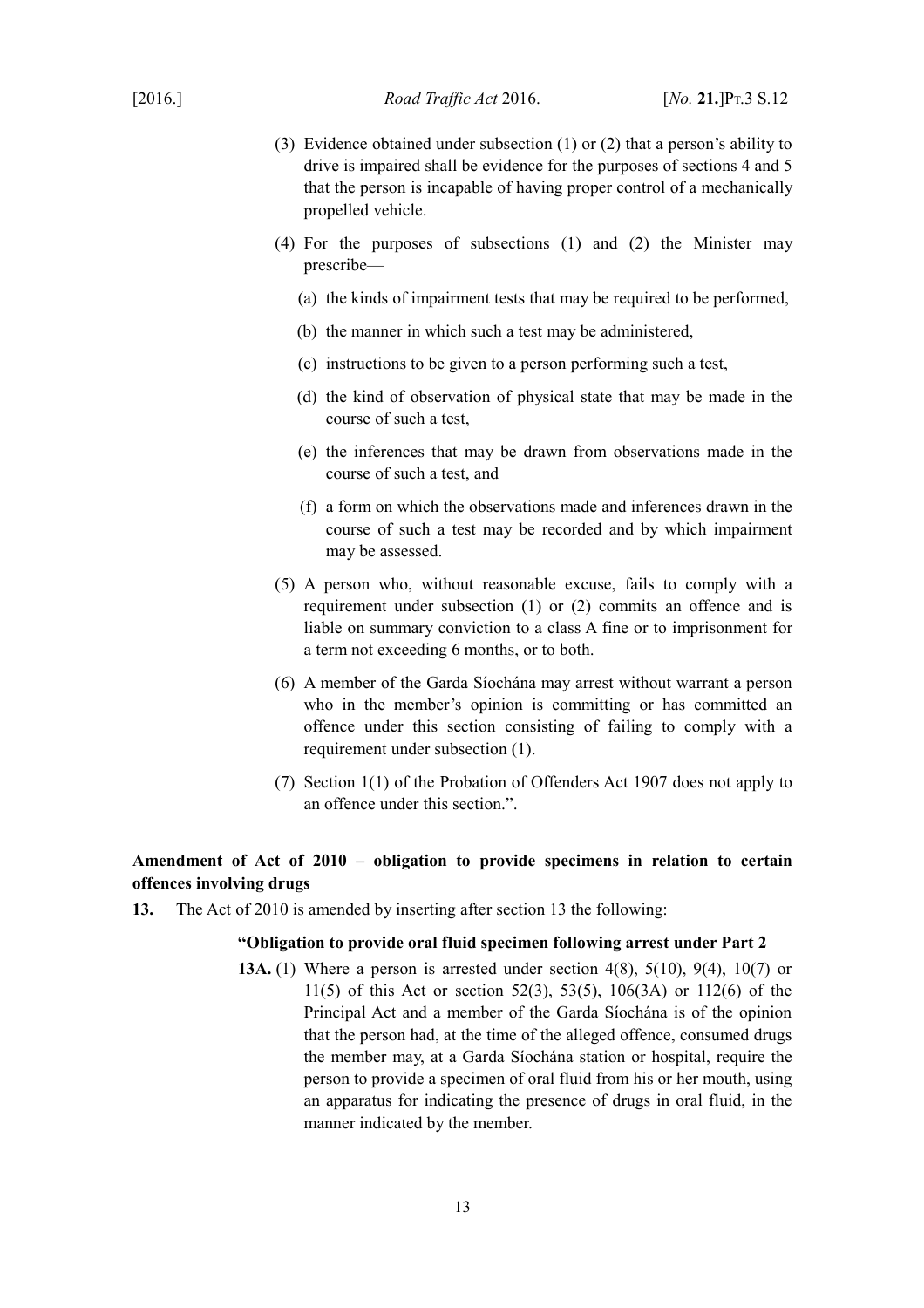- (2) A person who refuses or fails to comply immediately with a requirement of a member of the Garda Síochána under this section commits an offence and is liable on summary conviction to a class A fine or to imprisonment for a term not exceeding 6 months or to both.
- (3) In a prosecution for an offence under this Part it shall be presumed, until the contrary is shown, that an apparatus provided by a member of the Garda Síochána for the purpose of enabling a person to provide an oral fluid specimen under this section is an apparatus for indicating the presence of drugs in oral fluid.
- (4) Section 1(1) of the Probation of Offenders Act 1907 does not apply to an offence under this section.

# **Obligation to provide blood specimen where suspected of certain offences involving drugs**

- **13B.** (1) Where a person is arrested under section 4(8), 5(10), 9(4), 10(7) or 11(5) of this Act or section 52(3), 53(5), 106(3A) or 112(6) of the Principal Act and a member of the Garda Síochána, having carried out—
	- (a) a preliminary oral fluid test under section 9(2A) or 10(4),
	- (b) impairment tests under section 11, or
	- (c) an oral fluid test under section 13A,

is of the opinion that the person has committed an offence under section 4 consisting of a contravention of subsection (1A) of that section or an offence under section 5(1A) the member may, at a Garda Síochána station or hospital, require the person to permit a designated doctor or designated nurse to take from the person a specimen of his or her blood.

- (2) Subject to section 22, a person who, following a requirement under subsection (1)—
	- (a) refuses or fails to comply with the requirement, or
	- (b) refuses or fails to comply with a requirement of a designated doctor or designated nurse in relation to the taking of a specimen of blood under that subsection,

commits an offence.

- (3) A person who commits an offence under this section is liable on summary conviction to a class A fine or to imprisonment for a term not exceeding 6 months or to both.
- (4) Section 1(1) of the Probation of Offenders Act 1907 does not apply to an offence under this section.".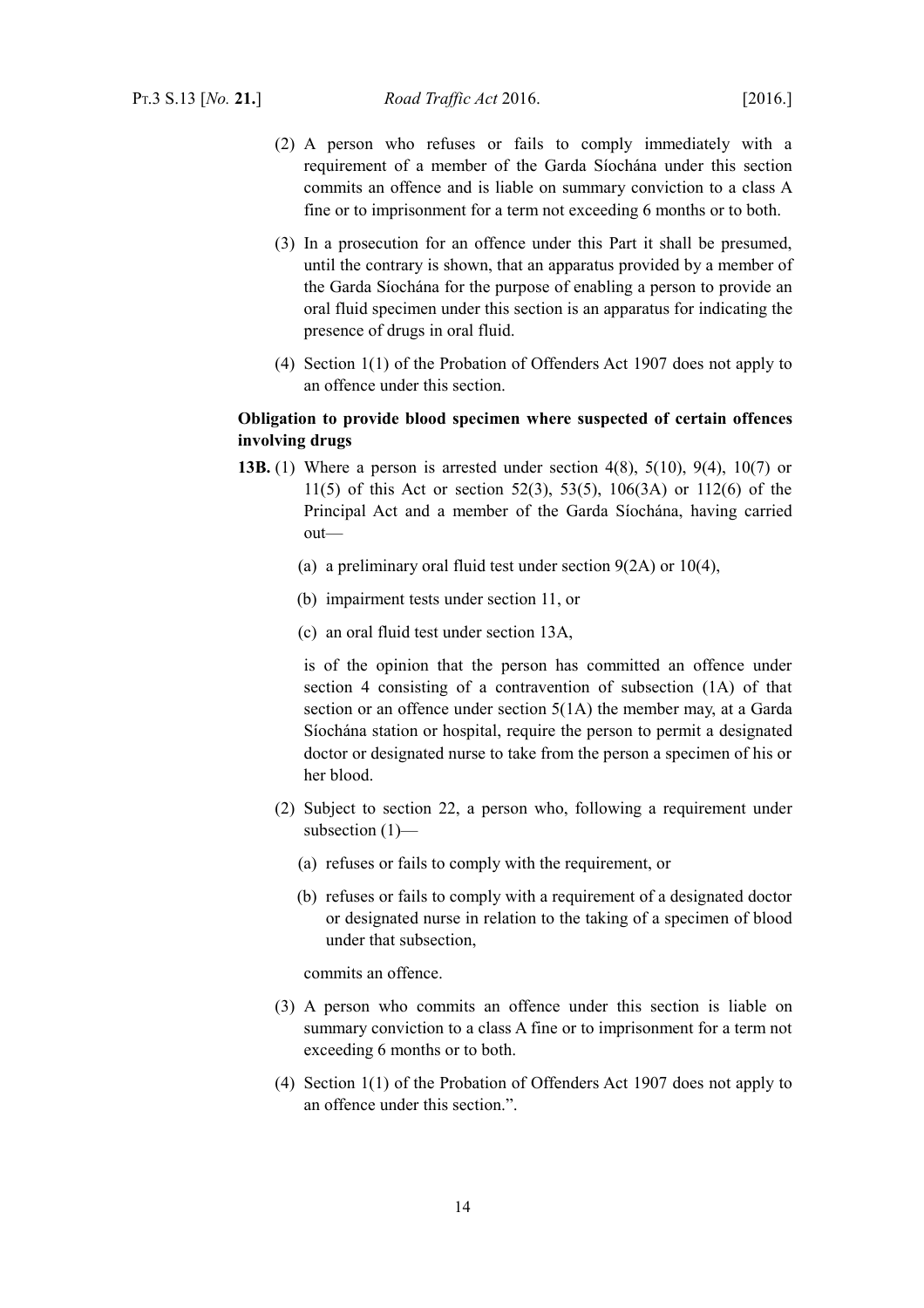## <span id="page-16-1"></span>**Amendment of section 17(1) of Act of 2010 – analysis of specimen by Bureau**

- **14.** Section 17 of the Act of 2010 is amended by substituting for subsection (1) the following:
	- **"17.** (1) As soon as practicable after it has received a specimen forwarded to it under section 15, the Bureau shall analyse the specimen and may determine, as appropriate, all or any of the following:
		- (a) the concentration of alcohol in the specimen;
		- (b) the presence of a drug or drugs in the specimen;
		- (c) the concentration of a drug or drugs in the specimen.".

# <span id="page-16-0"></span>**Amendment of section 18 of Act of 2010 – provisions regarding certain evidence in prosecutions – presumption**

- **15.** Section 18 of the Act of 2010 is amended—
	- (a) by substituting for subsection (1) the following—
		- "(1) On the hearing of a charge for an offence under section 4 or 5 it shall not be necessary to show that the defendant had not consumed an intoxicant after the time when the offence is alleged to have been committed but before the taking or provision of a specimen under section 12, 13B or 14.",
	- (b) by inserting after subsection (2) the following:
		- "(2A) Where, on the hearing of a charge for an offence under section  $4(1A)$ or 5(1A) evidence is given by or on behalf of the defendant that, after the time when the offence is alleged to have been committed but before the taking or provision of a specimen under section 12, 13B or 14, he or she had consumed a drug specified in column (2) of the Schedule, the court shall disregard the evidence unless satisfied by or on behalf of the defendant that, but for that consumption, the concentration of the specified drug in the defendant's blood (as specified in a certificate under section 17) would not have been equal to or exceeded the concentration of that drug for the time being standing specified in the Schedule.",

and

(c) by substituting "an intoxicant" for "alcohol" in subsection (3)(a) and subsection  $(4)$ .

# <span id="page-16-2"></span>**Amendment of section 19(1) of Act of 2010 – written statement by member of Garda Síochána**

**16.** Section 19(1) of the Act of 2010 is amended by substituting "under section 12(1), 13B(1), 14(1) or 14(3A)" for "under section 12(1) or 14(1) or (3A)" in both places where it occurs.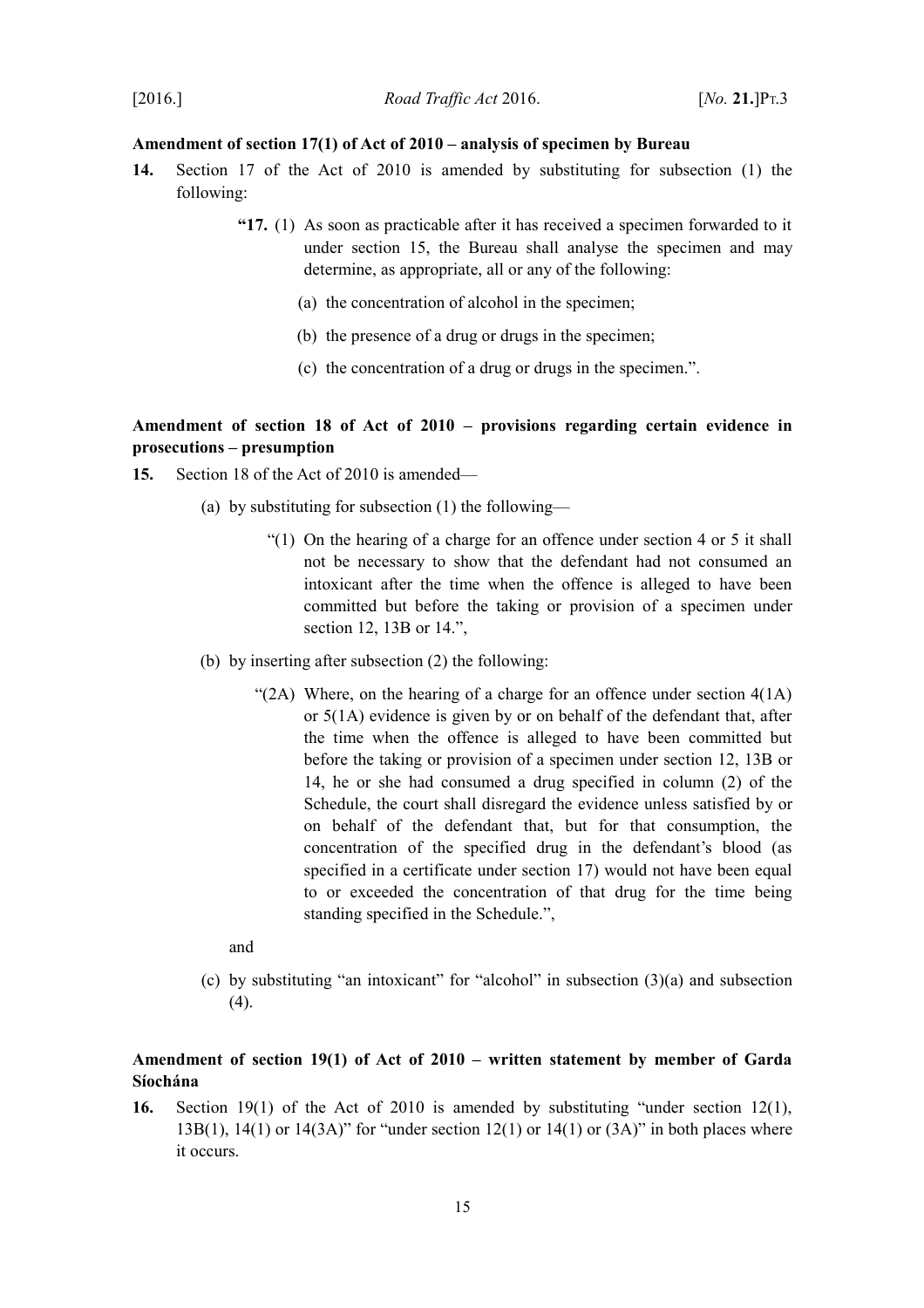# <span id="page-17-2"></span>**Amendment of section 20 of Act of 2010 – presumptions relating to designated doctor or nurse**

- **17.** Section 20 of the Act of 2010 is amended by substituting for subsections (4) and (5) the following:
	- "(4) In a prosecution for an offence under section 4, 5, 12, 13B or 14 it shall be presumed until the contrary is shown that each of the following persons is a designated doctor or designated nurse:
		- (a) a person who by virtue of powers conferred on him or her by Chapter 4 took from another person a specimen of that other person's blood or was provided by another person with a specimen of that other person's urine;
		- (b) a person for whom, following a requirement under section 12(1), 13B(1) or 14(1) to permit the taking by him or her of a specimen of blood, there was a refusal or failure to give such permission or to comply with a requirement of his or hers in relation to the taking of such a specimen;
		- (c) a person for whom, following a requirement under section 12(1) or 14(1) to provide for him or her a specimen of urine, there was a refusal or failure to provide such a specimen or to comply with a requirement of his or hers in relation to the provision of such a specimen.
	- (5) Where, under section 12, 13B or 14, a designated doctor or designated nurse states in writing that he or she is unwilling, on medical grounds, to take from a person a specimen of his or her blood or be provided by him or her with a specimen of his or her urine, the statement signed by the doctor shall, in any proceedings under the *Road Traffic Acts 1961* to *2016*, be sufficient evidence, until the contrary is shown, of the facts stated in it, without proof of any signature on it or that the signatory was the proper person to sign it.".

### <span id="page-17-1"></span>**Amendment of section 21(1) of Act of 2010 – costs of prosecutions**

**18.** Section 21(1) of the Act of 2010 is amended by substituting "under section 4, 5, 12, 13B, 14 or 17A" for "under section 4, 5, 12, 14 or 17A".

# <span id="page-17-0"></span>**Amendment of section 22 of Act of 2010 – defence to refusal to permit taking of specimen of blood**

- **19.** Section 22 of the Act of 2010 is amended by inserting after subsection (4) the following:
	- "(4A) In a prosecution of a person for an offence under section 13B for refusing or failing to comply with a requirement to permit a designated doctor or designated nurse to take a specimen of blood or for refusing or failing to comply with a requirement of a designated doctor or designated nurse in relation to the taking of a specimen of blood, it is a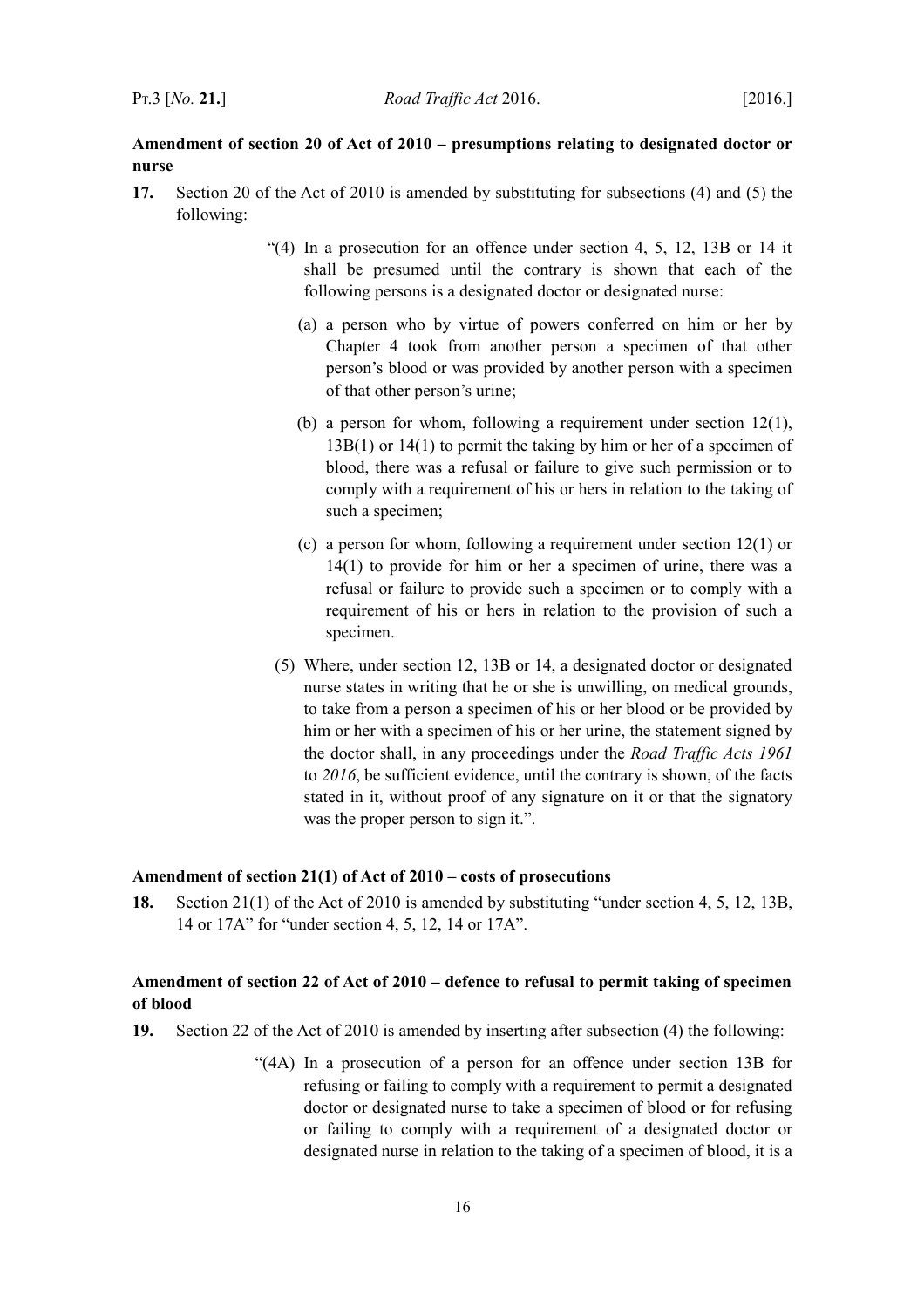defence for the defendant to satisfy the court that there was a special and substantial reason for his or her refusal or failure."

#### <span id="page-18-1"></span>**Amendment of section 26 of Act of 2010 – functions of Bureau**

- **20.** Section 26 of the Act of 2010 is amended—
	- (a) in subsection  $(2)$ 
		- (i) by substituting for paragraph (b) the following:
			- "(b) the determination, in respect of such specimens, of—
				- (i) the concentration of alcohol in the blood or urine,
				- (ii) the presence (if any) of a drug or drugs in the blood or urine, and
				- (iii) the concentration of a drug or drugs present in the blood,",
		- (ii) in paragraph (e), by substituting "in the breath," for "in the breath.", and
		- (iii) by inserting after paragraph (e) the following:
			- "(f) the approval of apparatus for indicating the presence of drugs in oral fluid.",

#### and

- (b) by substituting for subsection (4) the following:
	- "(4) The Bureau may—
		- (a) arrange for the supply and testing of—
			- (i) apparatus for indicating the presence of alcohol, and
			- (ii) apparatus for determining the concentration of alcohol,

in the breath,

- (b) arrange for the supply and testing of apparatus for indicating the presence of drugs in oral fluid, and
- (c) give such assistance, whether financial or otherwise, as it thinks proper to persons carrying out or intending to carry out research referred to in subsection (3).".

### <span id="page-18-0"></span>**Amendment of section 26 of Principal Act – consequential disqualification**

- **21.** (1) The Principal Act is amended—
	- (a) in section  $26(4)(a)$  (as amended by section 13 of the Road Traffic Act 2014), by substituting for subparagraph (v) the following:

"(v) section 12, 13B, 14 or 17A of the Road Traffic Act 2010, or",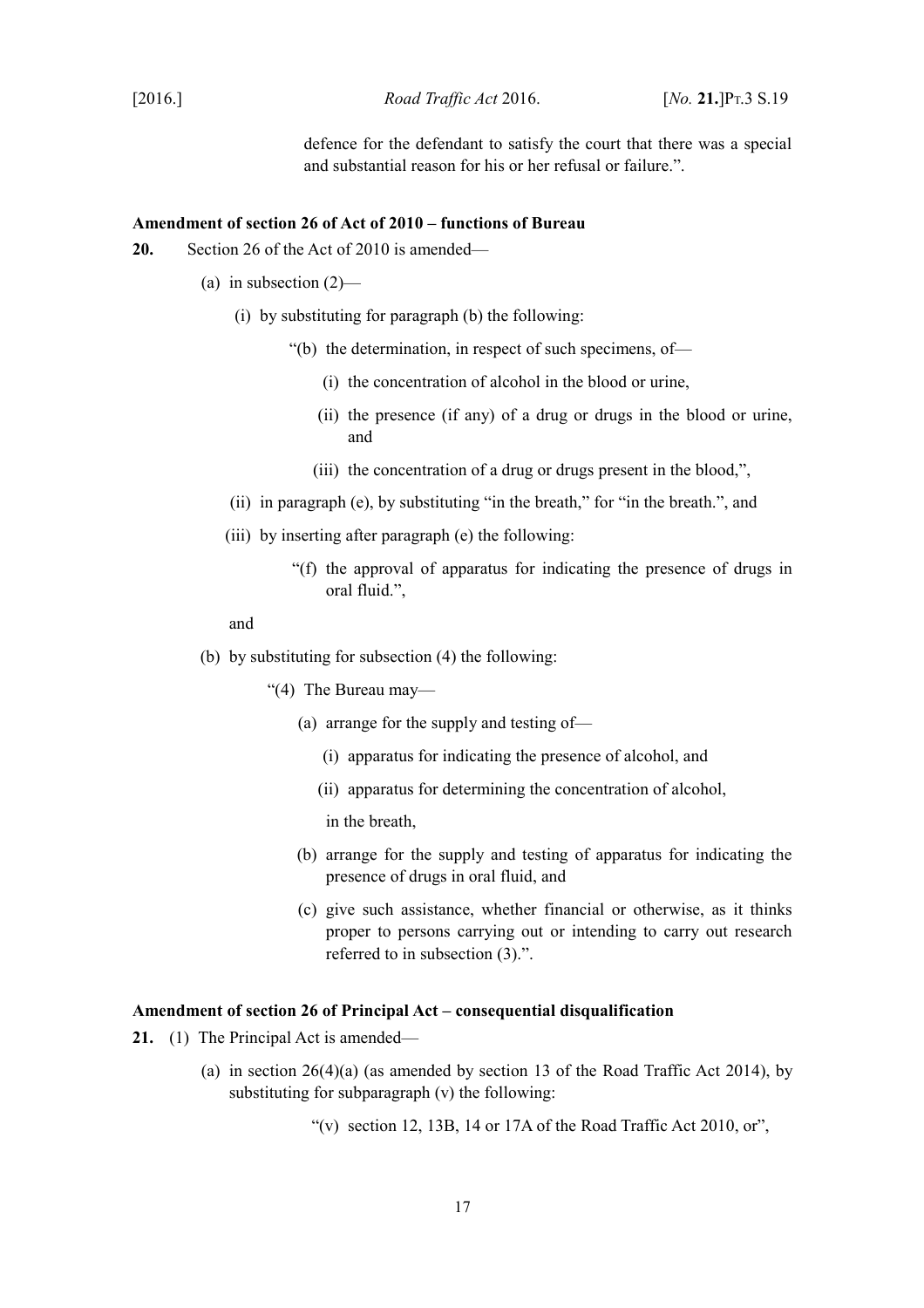- (b) by inserting after section 26(4)(b) (as amended by section 50 of the Road Safety Authority (Commercial Vehicle Roadworthiness) Act 2012) the following:
	- "(ba) The period of disqualification specified in a consequential disqualification order shall, where the person to whom the order relates is convicted of an offence under section 4 of the Road Traffic Act 2010 consisting of a contravention of subsection (1A) of that section or an offence under subsection (1A) of section 5 of that Act, be—
		- (i) not less than 1 year, in the case of a first offence under the section concerned, and
		- (ii) not less than 2 years, in the case of—
			- (I) a second or subsequent offence under the same section, or
			- (II) a first offence under that section, where the person has been previously convicted of an offence under the other section.",

and

- (c) in the Second Schedule (as amended by section 13 of the Road Traffic Act 2014), by substituting for paragraph 6 the following:
	- "6. An offence under section 12, 13B or 14 of the Road Traffic Act 2010.".

## <span id="page-19-5"></span>PART 4

#### <span id="page-19-4"></span>**SPEED LIMITS**

#### <span id="page-19-3"></span>**Amendment of section 9 of Road Traffic Act 2004 – special speed limits**

- **22.** Section 9(2) (as amended by section 86 of the Act of 2010) of the Road Traffic Act 2004 is amended by substituting for paragraph (a) the following:
	- "(a) (i) 20 kilometres per hour,
		- (ii) 30 kilometres per hour, and
		- (iii) 40 kilometres per hour,
			- in respect of a road or roads in accordance with guidelines issued by the Minister under this section,".

## <span id="page-19-2"></span>PART 5

<span id="page-19-1"></span>AMENDMENT OF PART 3 OF THE ROAD TRAFFIC ACT 2010

### <span id="page-19-0"></span>**Fixed charge offences**

**23.** The Act of 2010 is amended by substituting the following for section 34: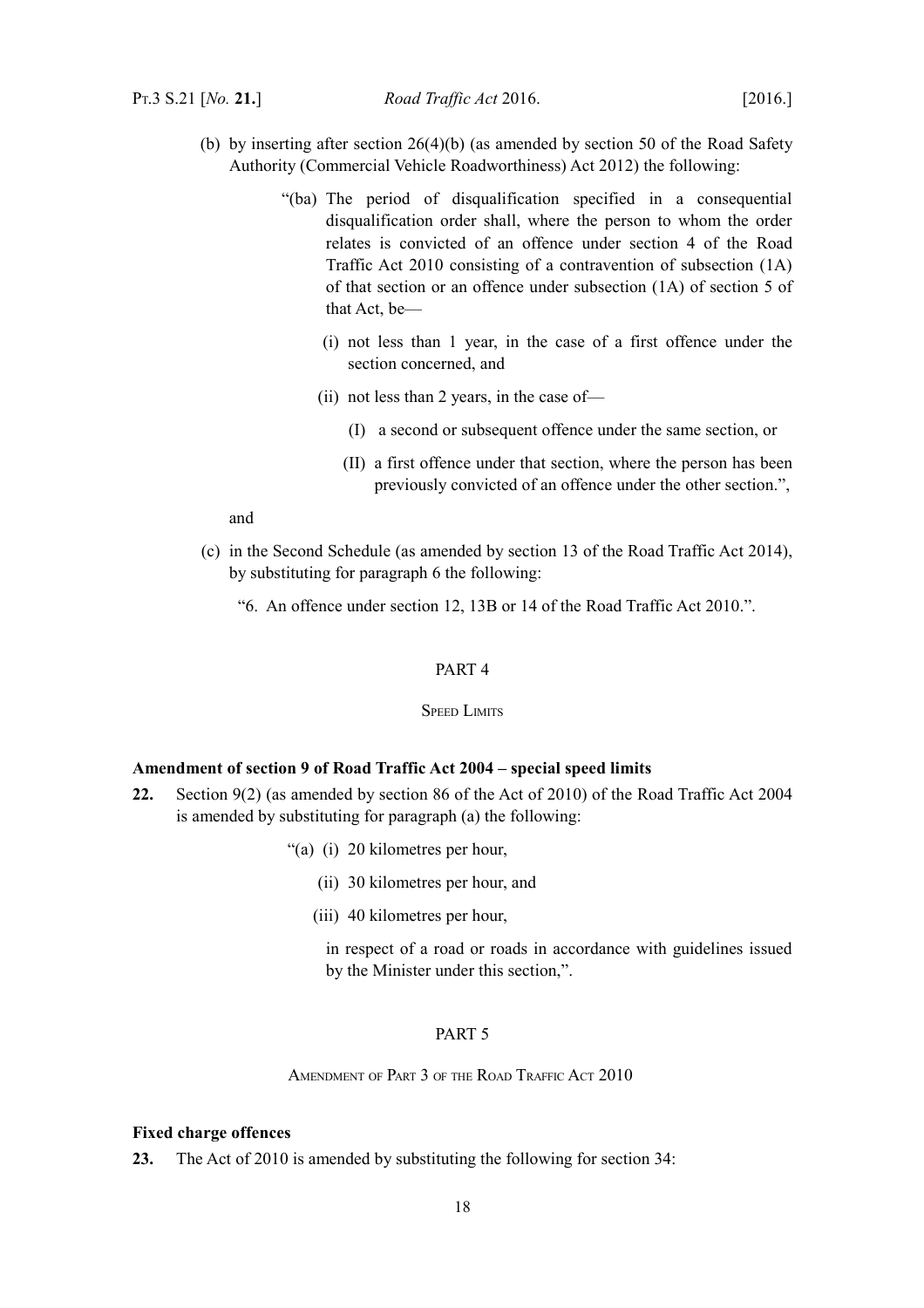- "**34.** (1) This Part applies in respect of fixed charge offences.
	- (2) For the purposes of this Part, any of the following offences, committed after this section comes into operation, is a fixed charge offence:
		- (a) a summary offence under the *Road Traffic Acts 1961* to *2016* declared by the Minister by regulations, made after consultation with the Minister for Justice and Equality, to be a fixed charge offence;
		- (b) a summary offence under the Roads Acts 1993 to 2015 declared by the Minister by regulations, made after consultation with the Minister for Justice and Equality, to be a fixed charge offence;
		- (c) an offence which may only be tried summarily under the Road Transport Act 1933 (or any Act construed as one with it) declared by the Minister by regulations to be a fixed charge offence;
		- (d) an offence which may only be tried summarily under any regulation providing for the carriage of goods or passengers by road or the harmonisation of legislation relating to road transport made under the European Communities Act 1972 declared by the Minister by regulations to be a fixed charge offence;
		- (e) an offence under Part 3 of the Taxi Regulation Act 2013, other than an offence punishable under section 20(4)(a) of that Act, declared by the Minister by regulations to be a fixed charge offence;
		- (f) an offence under the Road Safety Authority (Commercial Vehicle Roadworthiness) Act 2012 (other than an offence referred to in section 41 of that Act) declared by the Minister by regulations to be a fixed charge offence;
		- (g) an offence under Regulation 4 of the European Communities (Installation and Use of Speed Limitation Devices in Motor Vehicles) Regulations 2005 (S.I. No. 831 of 2005);
		- (h) an offence under Regulation 5, 6, 7, 8 or 9 of the European Communities (Compulsory Use of Safety Belts and Child Restraint Systems in Motor Vehicles) Regulations 2006 (S.I. No. 240 of 2006);
		- (i) an offence under—
			- (i) section 73 of the Finance Act 1976, and
			- (ii) section 139 of the Finance Act 1992.
	- (3) The Minister may make regulations for the purposes of declaring an offence to be a fixed charge offence.".

# <span id="page-20-0"></span>**Amendment of section 35 of Act of 2010 – fixed charge notice – service**

**24.** Section 35 of the Act of 2010 is amended—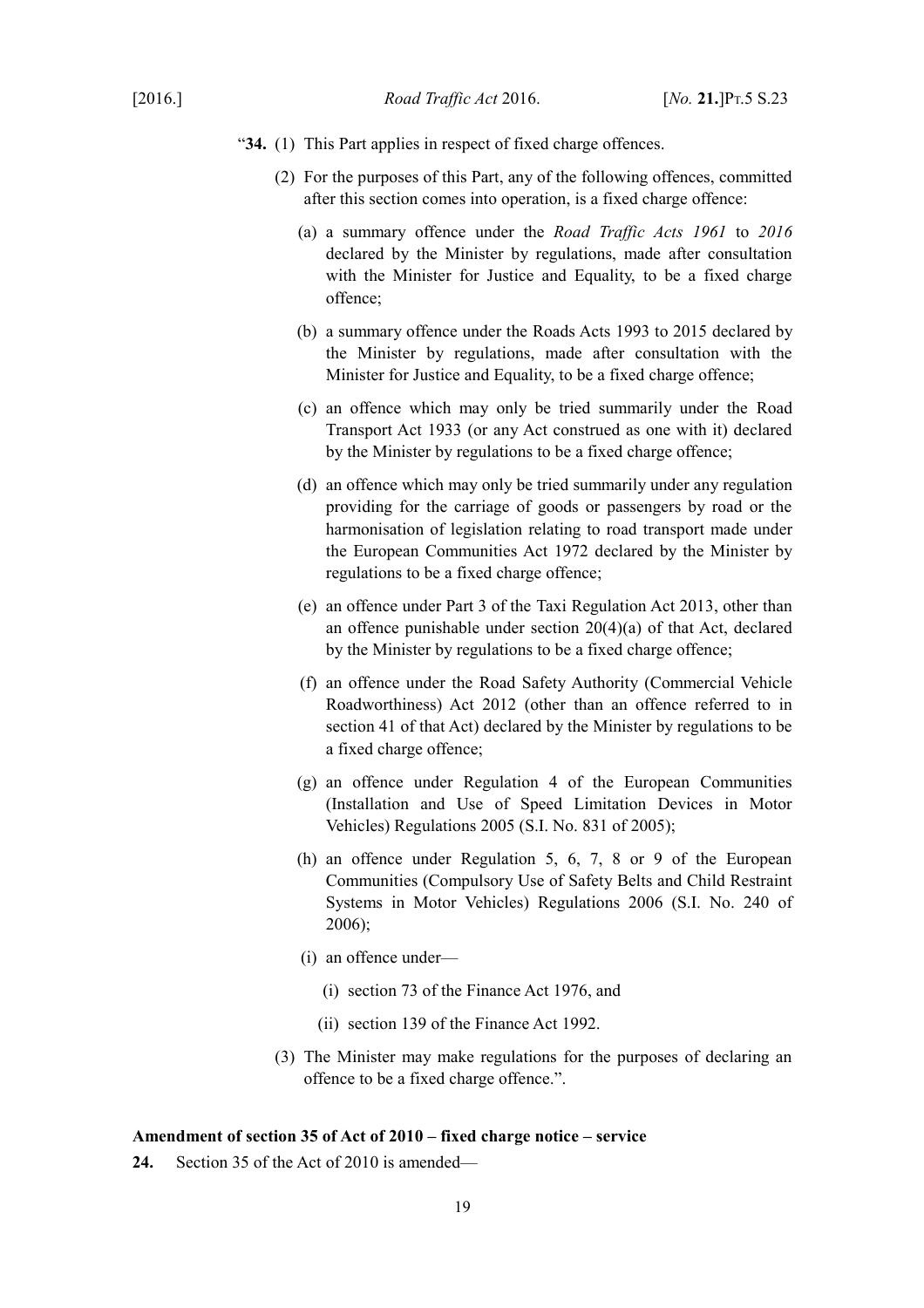- (a) in subsection (1), by substituting "the member shall serve" for "the member may serve" in both places it occurs.
- (b) in subsection  $(3)(b)(i)(II)$  by substituting "subsection  $(1)$ " for "subsection  $(2)$ ",
- (c) in subsection (5)(a) (inserted by section 77(1)(d) of the Taxi Regulation Act 2013) by substituting "section  $34(2)(c)$  or section  $34(2)(d)$ " for "section  $34(b)$ ",
- (d) in subsection (5)(b) (inserted by section 77(1)(d) of the Taxi Regulation Act 2013) by substituting "section  $34(2)(e)$ " for "section  $34(e)$ ", and
- (e) in subsection  $(6)(a)$  by inserting "under subsection  $(1)(b)$ " after "such a vehicle".

## <span id="page-21-0"></span>**Amendment of section 36 of Act of 2010 – fixed charge notice – form**

- **25.** Section 36 of the Act of 2010 is amended—
	- (a) in subsection  $(1)(e)$  by substituting "paragraph (b), (c) or  $(e)$ " for "paragraph (b) or (c)" and by deleting "(within that meaning)" in both places it occurs,
	- (b) in subsection (1A) (inserted by section 77(1)(e) of the Taxi Regulation Act  $2013$ )—
		- (i) by substituting "referred to in section  $34(2)(e)$ " for "declared under section 34(c) to be a fixed charge offence and", and
		- (ii) by substituting "subsection (2) of section 35 of the Taxi Regulation Act 2013" for "subsection (2) of section 35",
	- (c) in subsection  $(2)(c)$  by deleting "and",
	- (d) by substituting for subsection  $(2)(d)$  the following:
		- "(d) a prosecution in respect of the alleged offence will not be instituted during either 28 day period specified in the notice or, if a payment is made in accordance with the notice during either period, at all, and",
	- (e) by inserting after subsection  $(2)(d)$  the following:
		- "(e) if the person is served with a summons in respect of the alleged offence the person may, not later than 7 days before the day specified in the summons on which the person is required to appear in court, make a payment of a fixed charge as specified in the notice served with the summons of an amount 100 per cent greater than the prescribed amount referred to in paragraph (b) and, if the person pays such amount proceedings in respect of the alleged offence will be discontinued.",
	- (f) by inserting after subsection  $(3)(c)$  the following:
		- "(cc) a person who is served with a summons in respect of the alleged offence may, not later than 7 days before the day specified in the summons on which the person is required to appear in court, make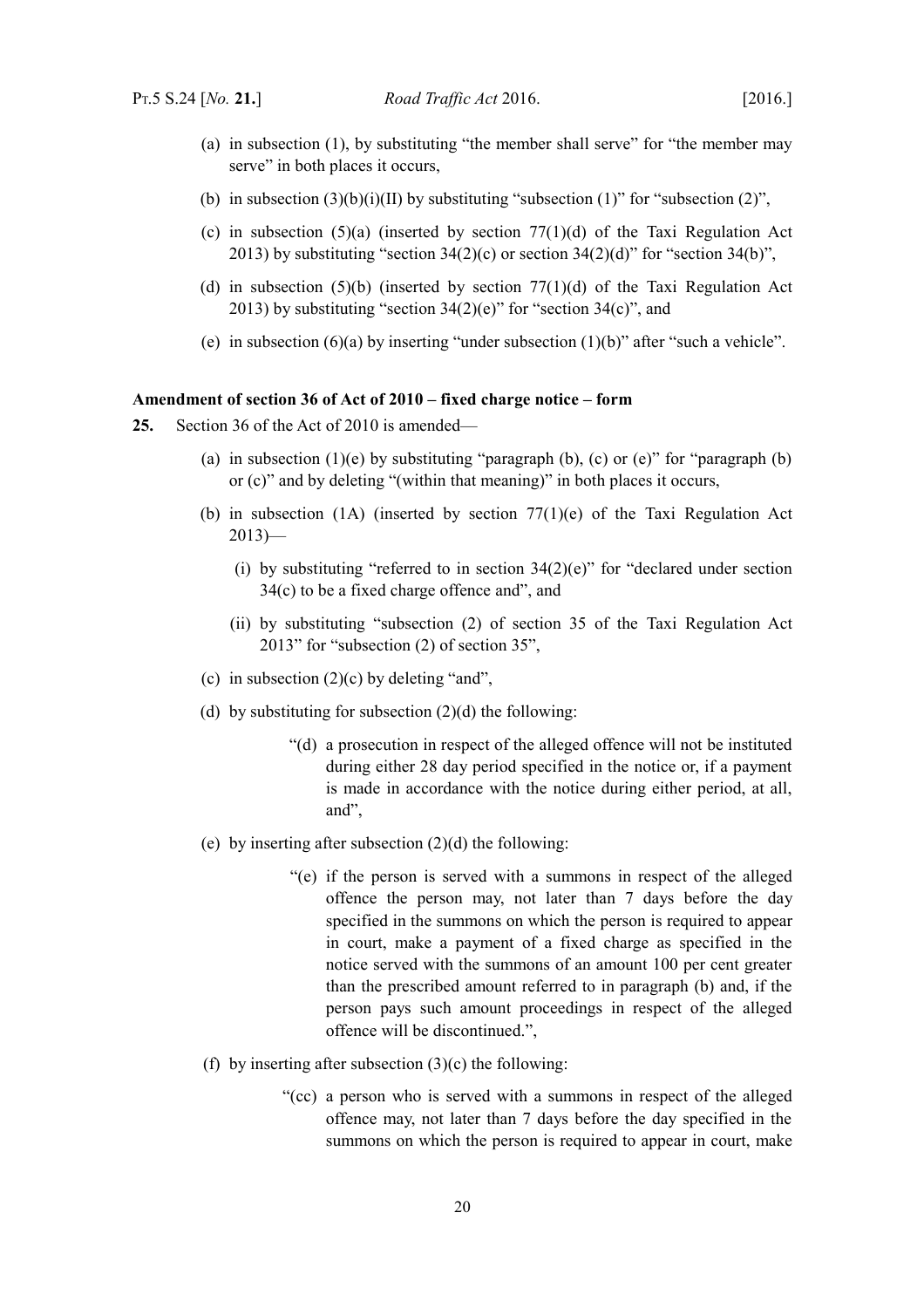[2016.] *Road Traffic Act* 2016. [*No.* **21.**]PT.5 S.25

a payment of a fixed charge of an amount 100 per cent greater than the prescribed amount referred to in paragraph (b),",

- (g) by substituting for subsection  $(3)(g)$  the following:
	- "(g) if the registered owner complies with section  $35(6)$ , a payment aforesaid need not be made by the registered owner and a prosecution of him or her in respect of the alleged offence will not be initiated,
	- (gg) if a summons has been served in respect of the alleged offence and, not later than 7 days before the day specified in the summons on which the person is required to appear in court, the person on whom the summons was served, makes a payment specified in the notice served with the summons, in accordance with that notice, the prosecution in respect of the alleged offence shall be discontinued,",

and

(h) by deleting subsection (4).

## <span id="page-22-1"></span>**Amendment of section 37 of Act of 2010 – payment of fixed charge**

- **26.** Section 37 of the Act of 2010 is amended—
	- (a) in subsection  $(1)(a)$ , by substituting "either 28 day period" for "the period",
	- (b) in subsection  $(1)(c)$ 
		- (i) by substituting "either 28 day period specified" for "the period specified",
		- (ii) by substituting "during either such period" for "during the period so specified", and
		- (iii) by deleting "in relation to the payment,",
	- (c) by substituting for subsection (2) the following:
		- "(2) Subject to section 44, the payment of a fixed charge shall not be accepted after the expiration of the second 28 day period specified in the fixed charge notice.".

### <span id="page-22-0"></span>**Payment of fixed charge notice on service of summons**

- **27.** The Act of 2010 is amended by substituting for section 44 the following:
	- "**44.** (1) Where a member of the Garda Síochána serves a person with a summons in respect of a fixed charge offence the member shall serve, or cause to be served, on the person, a notice under this section ('section 44 notice').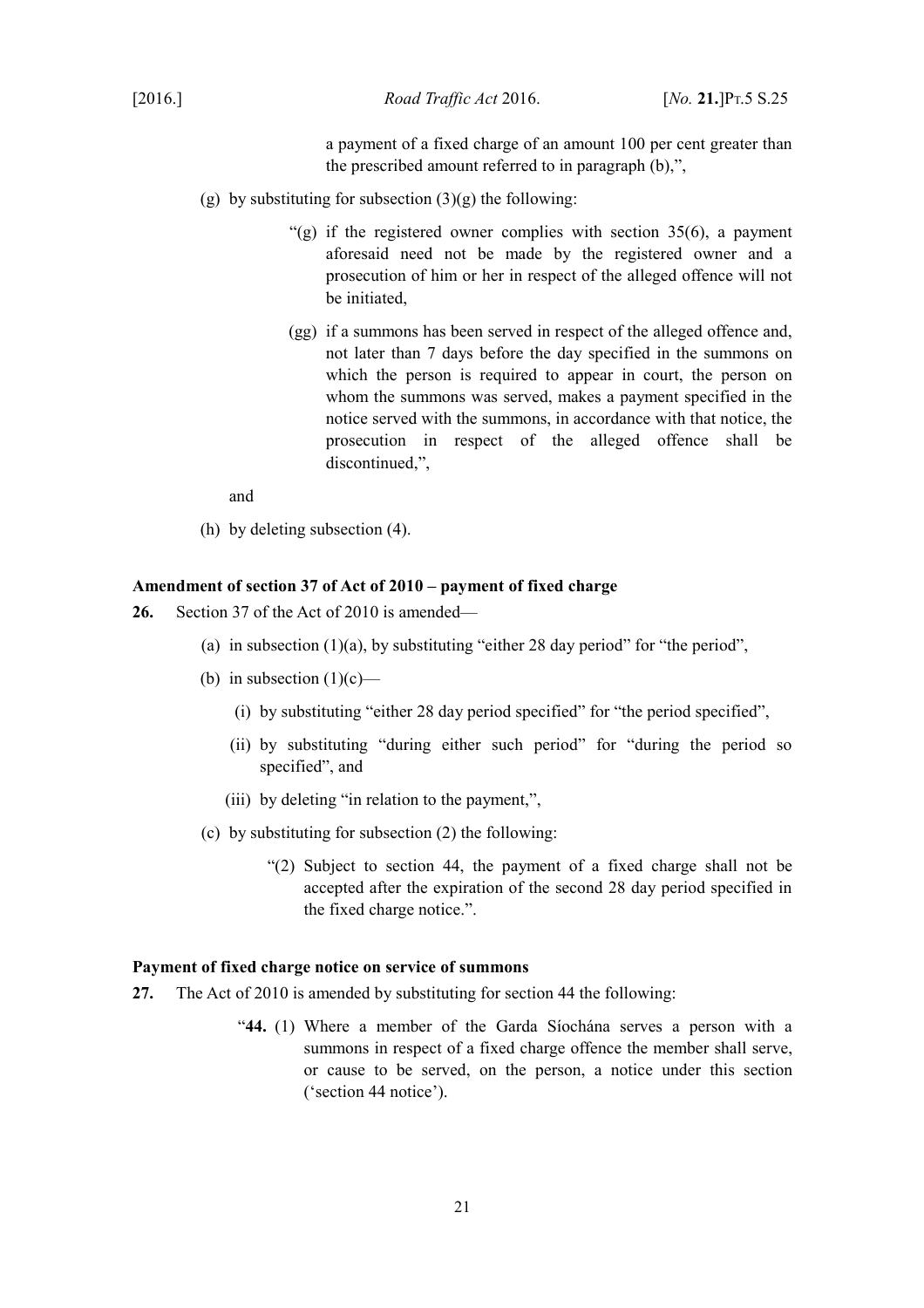- (2) A section 44 notice shall be served with, and in the same manner as, the summons in respect of the fixed charge offence to which the section 44 notice relates.
- (3) A section 44 notice—
	- (a) shall be in the prescribed form,
	- (b) shall contain details of the manner of payment of a fixed charge,
	- (c) may specify the person to whom, and the place where, the payment is to be made and whether the payment is to be accompanied by the notice, duly completed, and
	- (d) if it relates to a penalty point offence shall—
		- (i) require such details of the driving licence or learner permit held by the person on whom it is served as specified in the notice, and
		- (ii) contain a statement to the effect that if the person on whom it is served pays the fixed charge or is convicted of that offence, different specified numbers of penalty points will be endorsed on the entry of the person.
- (4) A section 44 notice shall, without prejudice to the generality of subsection (1), contain a statement to the effect that—
	- (a) the person on whom it is served is alleged to have committed an offence specified in the summons with which it is served,
	- (b) the person may, not later than 7 days before the date specified in the summons on which the person is required to appear in court, make a payment of a fixed charge of an amount stated in the notice in the manner specified in the notice,
	- (c) where the summons relates to a penalty point offence, if the person on whom it is served makes a payment in accordance with paragraph (b) or is convicted of that offence, different specified numbers of penalty points will be endorsed on the entry of the person, and
	- (d) if the person pays the fixed charge no proceedings in respect of the alleged offence will be continued and the person need not attend the court on the day specified in the summons.
- (5) The fixed charge amount stated in a section 44 notice shall be an amount 100 per cent greater than the prescribed amount stated in the fixed charge notice served on the person, in accordance with section 35, in respect of the fixed charge offence to which it relates.
- (6) Where a section 44 notice is served the person to whom it applies may, during the period specified in the notice and in accordance with the notice, make a payment specified in the notice.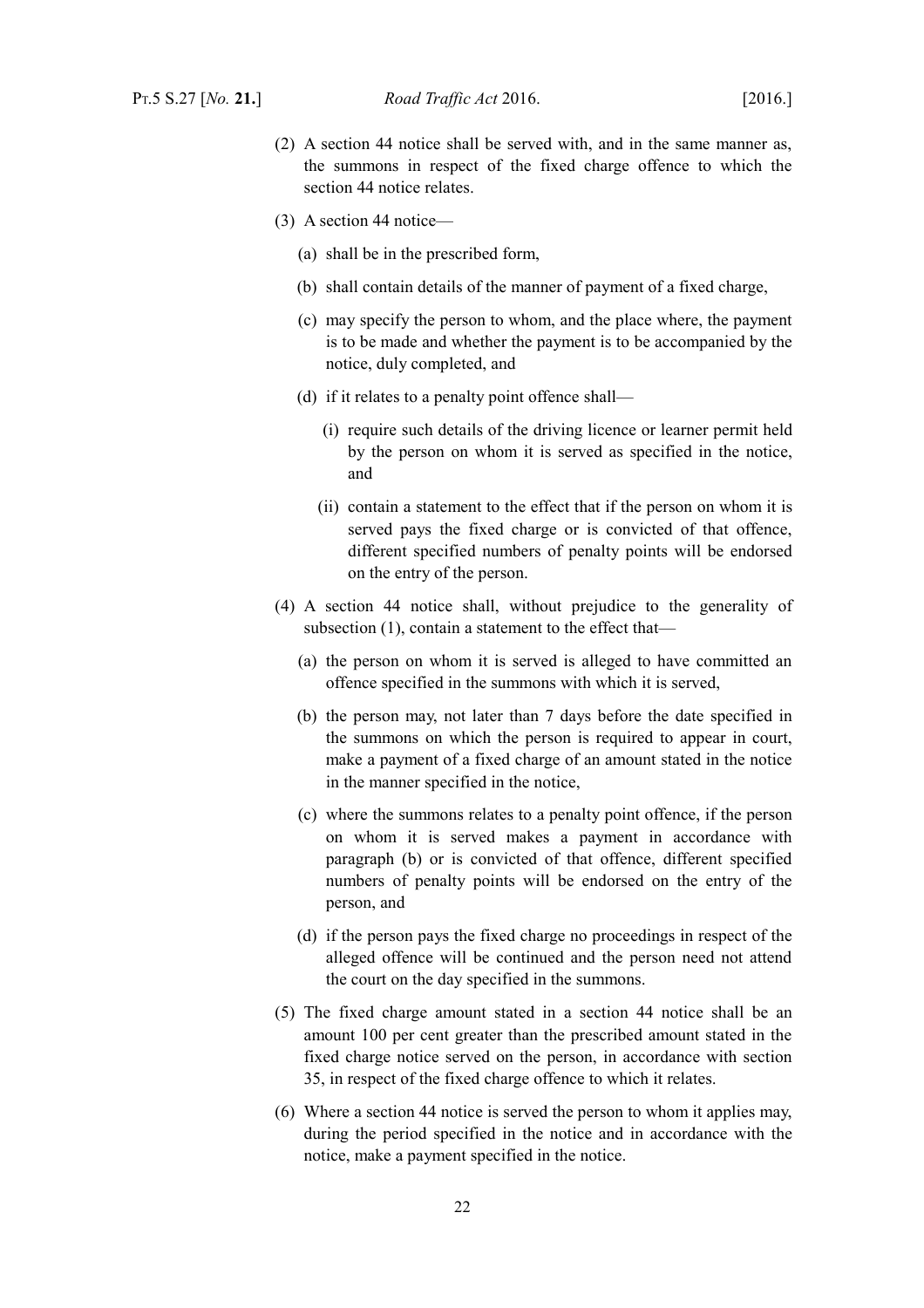- (7) A payment under this section—
	- (a) may be received only within the period referred to in subsection (4) (b) and in accordance with the section 44 notice, and
	- (b) is not recoverable by the persons paying it.
- (8) The person receiving a payment under this section may issue a receipt for it.
- (9) Where a person who has been served with a summons accompanied by a section 44 notice makes a payment of a fixed charge in accordance with the notice, proceedings in respect of the alleged offence to which the notice relates shall be discontinued.
- (10) Where a person is served with a summons accompanied by a section 44 notice in respect of a fixed charge offence, it shall not be a defence for the person served with the summons to show that he or she was not served with a fixed charge notice in respect of the alleged offence in accordance with section 35.
- (11) In this section 'summons' means a summons issued under—
	- (a) section 10 of the Petty Sessions (Ireland) Act 1851, or
	- (b) the Courts (No. 3) Act 1986".

## <span id="page-24-0"></span>**Interpretation**

**28.** The Act of 2010 is amended by substituting for section 47 the following:

"**47.** (1) In this Part—

'entry' has the meaning assigned to it by section 1(1) of the Act of 2002;

'fixed charge' means the amount of a fixed charge prescribed under section 41;

'fixed charge notice' means a notice served under section 35;

'fixed charge offence' means an offence referred to in section 34;

'penalty point' has the meaning assigned to it by section 1(1) of the Act of 2002;

'penalty point offence' has the meaning assigned to it by section 1(1) of the Act of 2002;

'section 44 notice' has the meaning assigned to it by section 44;

'traffic warden' means a person standing authorised under section  $42(1)$ .

(2) In this Part, references to a fixed charge notice under this section, duly completed, are references to such a notice on which the number, the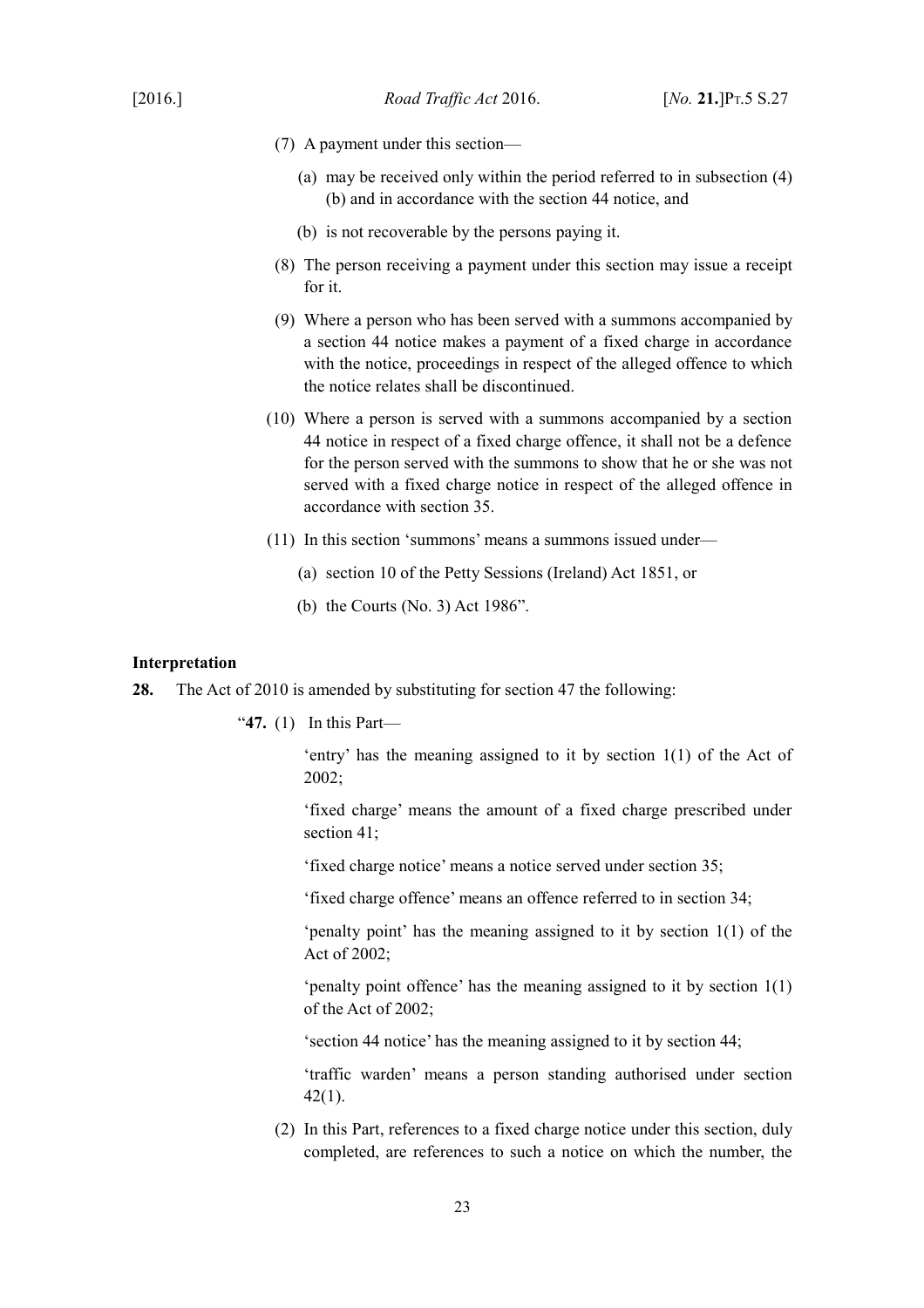date of the grant, and the period of validity of the driving licence of the person to whom the notice relates have been inserted by or on behalf of the person.".

### <span id="page-25-3"></span>**Fixed charge offences – transitional provisions**

- **29.** The Act of 2010 is amended by inserting after section 49 the following:
	- "**49A.**(1) Section 103 of the Principal Act and sections 19 and 20 of the Act of 2004 shall, notwithstanding section 49, apply to a fixed charge offence (within the meaning of section 103 of the Principal Act) committed before section 34 comes into operation.
		- (2) Notwithstanding section 48(4), that section shall continue to apply in respect of a fixed charge offence (within the meaning of section 103 of the Principal Act) committed before section 34 comes into operation.".

### <span id="page-25-2"></span>PART 6

#### <span id="page-25-1"></span>MISCELLANEOUS AMENDMENTS - ROAD TRAFFIC ACTS 1961 TO 2015

# <span id="page-25-0"></span>**Amendment of section 78A of Principal Act – details of motor insurance policies to be provided**

**30.** Section 78A (inserted by the section 77 of the Act of 2010) of the Principal Act is amended by inserting after subsection (1) the following:

"(1A) Details made available under subsection (1) shall include—

- (a) particulars, including the name and address, of the holder of a motor insurance policy,
- (b) the period of cover of the policy,
- (c) any limitations as to the use of a mechanically propelled vehicle under the policy,
- (d) the persons or the classes of persons whose liability is covered under the policy,
- (e) the vehicle (including the vehicle registration number) or class of vehicle the use of which is covered under the policy,
- (f) the names of any driver or the class of driver whose driving is covered under the policy, and
- (g) the licence number, or permit number, of the driving licence, or learner permit, of the holder of a motor insurance policy and of any named driver whose driving is covered under the policy.".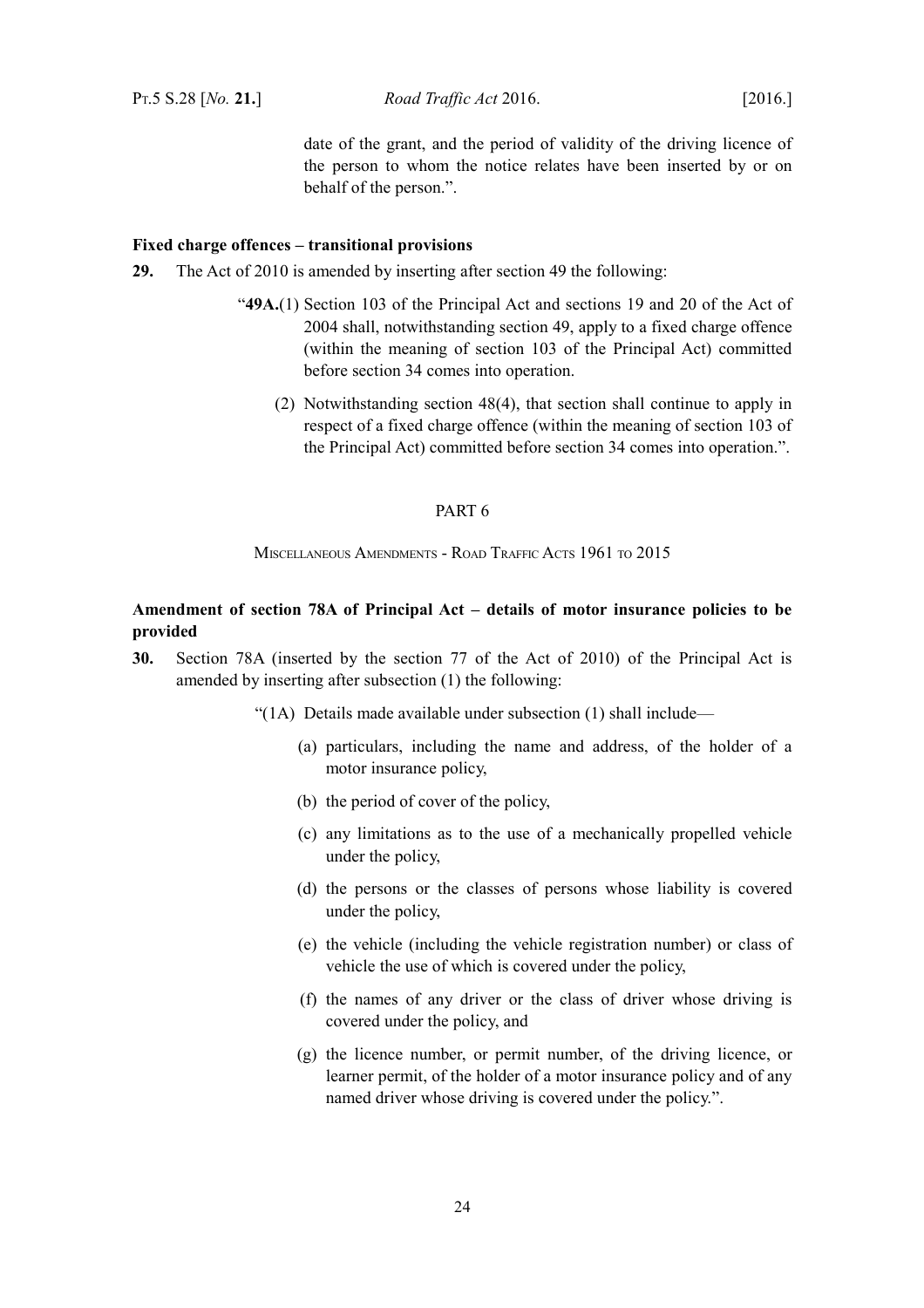### <span id="page-26-2"></span>**Regulation of Rickshaws**

- **31.** The Taxi Regulation Act 2013, is amended in section 20, by the insertion of the following subsection:
	- "(5) (a) The Authority may make regulations, to be known as nonmotorised passenger transport regulations, in relation to the operation of non-motorised passenger transporters in towns and cities.
		- (b) 'non-motorised passenger transporters' means hackney carriage or rickshaw propelled by pedal cycle, pedal tricycle, horse, pedestrian or other such non-motorised means.".

# <span id="page-26-1"></span>**Amendment of section 107 of Principal Act – obligation on cyclists to give name and address etc. on demand to member of Garda Síochána**

- **32.** Section 107 (inserted by section 79 of the Act of 2010) of the Principal Act is amended—
	- (a) in subsection (1) by inserting "or a pedal cycle" after "mechanically propelled vehicle", and
	- (b) in subsection (4) by inserting "or a pedal cycle" after "mechanically propelled vehicle".

### <span id="page-26-0"></span>**Amendment of section 22 of Road Traffic Act 2002**

- **33.** Section 22 of the Road Traffic Act 2002 is amended—
	- (a) by substituting for subsection (1) (inserted by section 63 of the Road Traffic Act 2010) the following:
		- "(1) Where a person is convicted of an offence under the *Road Traffic Acts 1961* to *2016* other than an offence under—
			- (a) section 38, 84, 85 or 101 of the Principal Act, or
			- (b) section 35 (in so far as it relates to the parking of vehicles), 36 or 36A (inserted by section 12 of the Roads Act 2007) of the Act of 1994,

the presiding judge shall require the person to produce his or her driving licence or learner permit to the registrar, clerk or other principal officer of the court, and the court shall record—

- (i) whether or not the licence or permit was produced, and
- (ii) where the licence or permit was produced, the details specified in that licence or permit.",

and

(b) in subsection (2) by substituting "a requirement under subsection (1)" for "the requirements of subsection (1)".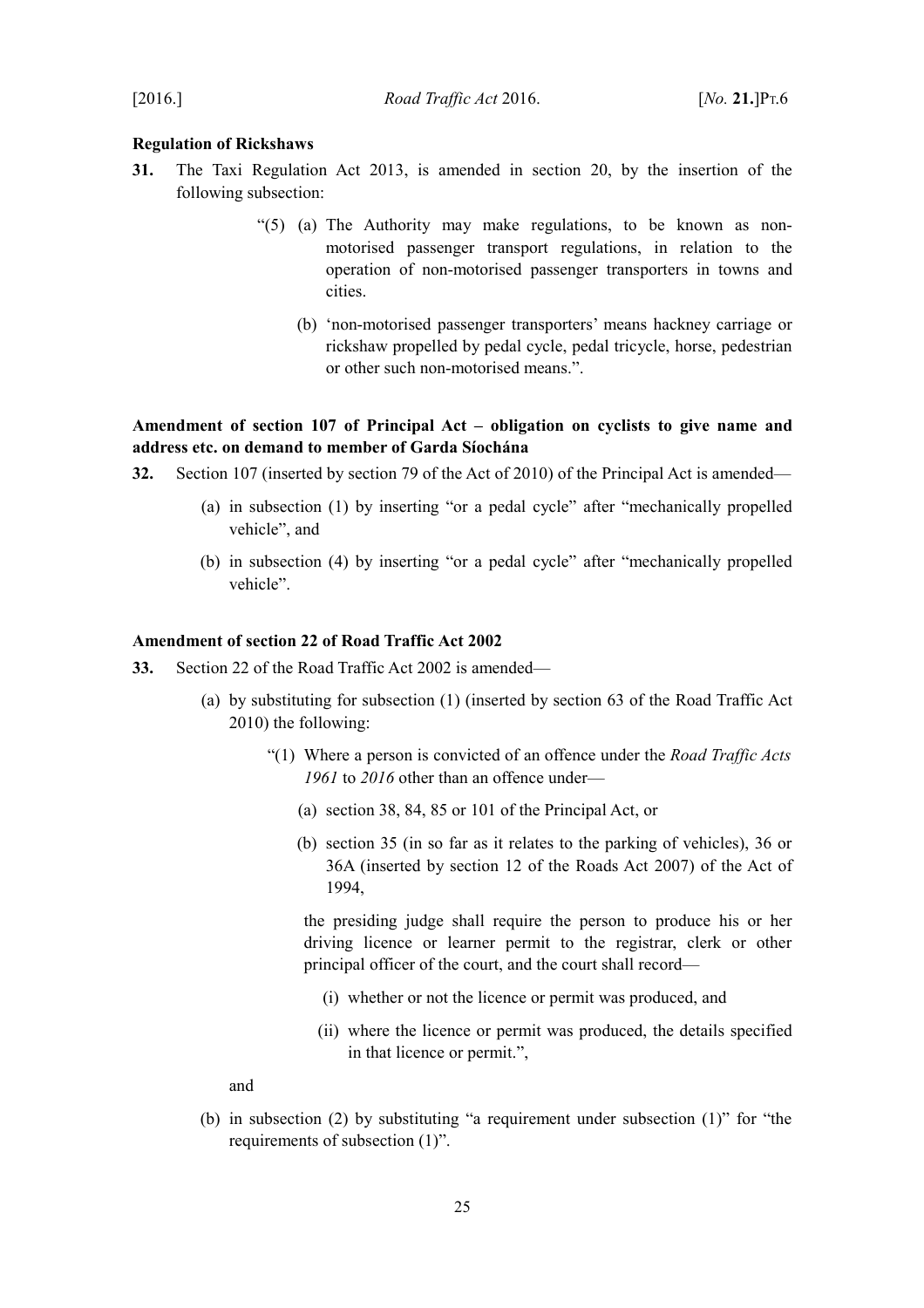## <span id="page-27-1"></span>**Amendment of First Schedule to Road Traffic Act 2002 – penalty points**

- **34.** The First Schedule to the Road Traffic Act 2002 is amended—
	- (a) by inserting after Part 11 (inserted by section 10(h) of the Road Traffic Act 2014) the following:

### "Part 12

## CONTRAVENTION OF REGULATION 3 OF ROAD TRAFFIC (LICENSING OF TRAILERS AND SEMI-TRAILERS) REGULATIONS 1982 (S.I. NO. 35 OF 1982)

In this Part—

- (a) 'offence' means an offence under section 10 of the Act of 1968, and
- (b) a reference to a Regulation is a reference to a Regulation of the Road Traffic (Licensing of Trailers and Semi-Trailers) Regulations 1982 (S.I. No. 35 of 1982).

| Reference | Offence       | General         | Penalty             | Penalty        |
|-----------|---------------|-----------------|---------------------|----------------|
| Number    |               | Description of  | Points on           | Points on      |
|           |               | Offence         | Payment of          | Conviction     |
|           |               |                 | <b>Fixed Charge</b> |                |
| (1)       | (2)           | (3)             | $\left( 4\right)$   | (5)            |
| 1.        | Offence       | Using a trailer | $\overline{2}$      | $\overline{4}$ |
|           | consisting of | or semi-trailer |                     |                |
|           | contravention | with a          |                     |                |
|           | of Regulation | maximum         |                     |                |
|           | 3             | permissible     |                     |                |
|           |               | weight          |                     |                |
|           |               | exceeding       |                     |                |
|           |               | 3,500kg         |                     |                |
|           |               | without a       |                     |                |
|           |               | licence         |                     |                |
|           |               |                 |                     | , 2, 3         |

and

(b) in Part 1 at reference number 2A (inserted by section 44 of the Road Safety Authority (Commercial Vehicle Roadworthiness) Act 2012) by inserting "3" in column (4).

### <span id="page-27-0"></span>**Amendment of Part 4 of First Schedule to Road Traffic Act 2002 – penalty points**

**35.** (1) Part 4 of the First Schedule to the Road Traffic Act 2002 is amended by substituting the following for the entry at reference number 8: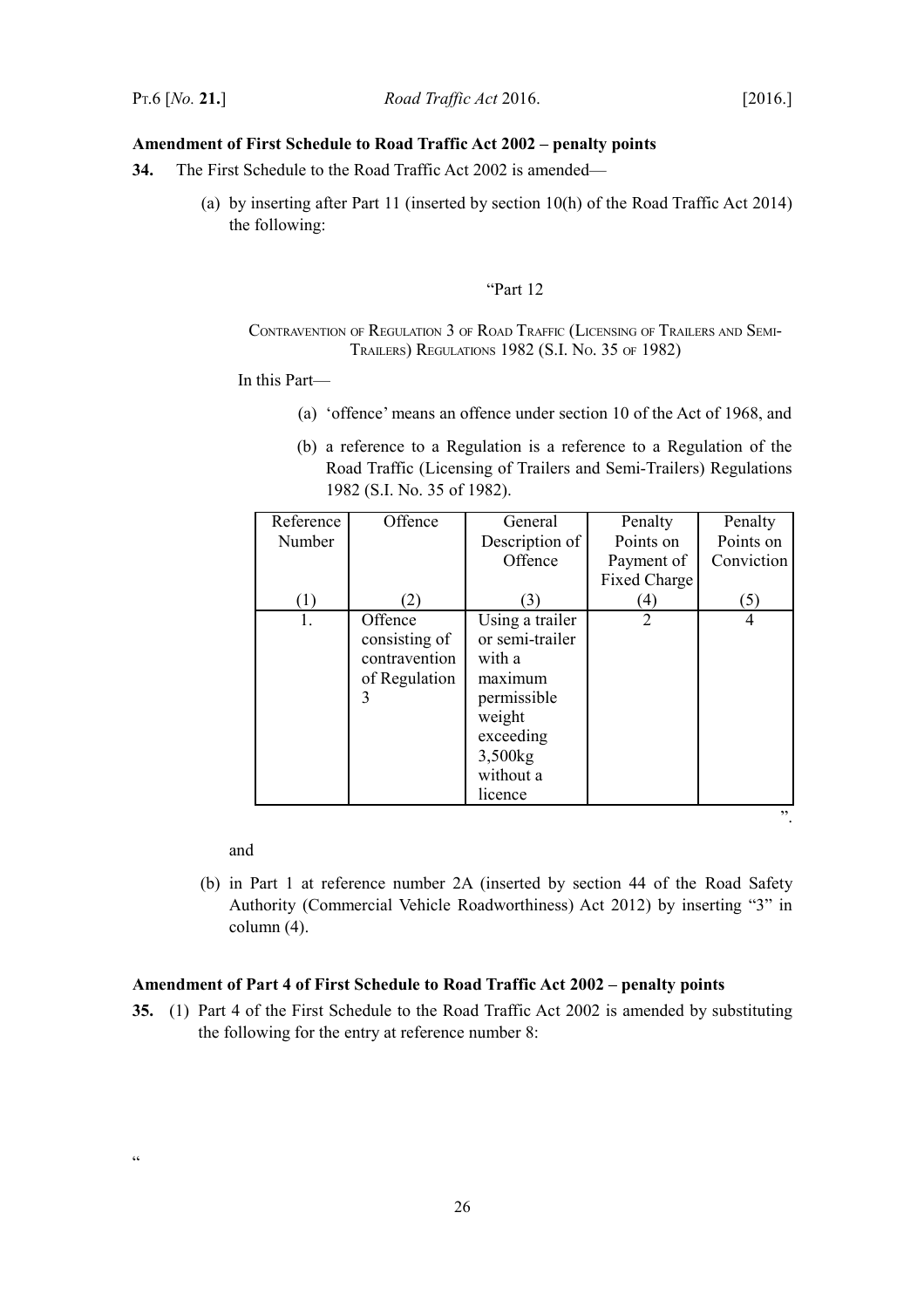| Reference | Offence              | General         | Penalty    | Penalty    |
|-----------|----------------------|-----------------|------------|------------|
| Number    |                      | Description     | Points on  | Points on  |
|           |                      |                 | Payment of | Conviction |
|           |                      |                 | Fixed      |            |
| (1)       | (2)                  | (3)             | Charge     | (5)        |
|           |                      |                 | (4)        |            |
| 8         | Offence              | Contravention   |            | 3          |
|           | of<br>consisting     | of restrictions |            |            |
|           | contravention        | on driving      |            |            |
|           | sub-article<br>of    | vehicle on      |            |            |
|           | $(5)(a)$ or $(7)(d)$ | cycle track or  |            |            |
|           | of article 14        | shared track    |            |            |
|           |                      |                 |            | 55         |

(2) Section  $10(c)(i)$  of the Road Traffic Act 2014 is repealed.

### <span id="page-28-0"></span>**Amendment of Part 3 of Act of 2010 – fixed charge offences**

- **36.** Part 3 of the Act of 2010 is amended—
	- (a) in section 35—
		- (i) by substituting for subsection (2) the following:
			- "(2) A prosecution in respect of a fixed charge offence shall not be instituted unless a fixed charge notice in respect of the alleged offence has been served on the person concerned under this section and the person fails to pay the appropriate payment of the fixed charge in accordance with the notice at the appropriate time specified in the notice in relation to the payment.",

and

- (ii) in subsection  $(3)(a)$ , by substituting for subparagraph (ii) the following:
	- "(ii) where the person is not identified and the offence involves the use of a mechanically propelled vehicle, by delivering it or leaving it at the address at which the vehicle is registered at the time of the alleged offence,",
- (b) in section 36(2) by substituting for paragraphs (c) and (d) the following:
	- "(c) if the person does not make the payment specified in paragraph (b) during the period so specified, the person may, during the period of 28 days beginning on the expiration of that period, make a payment of a fixed charge as specified in the notice of an amount 50 per cent greater than the prescribed amount referred to in paragraph (b), and
	- (d) a prosecution in respect of the alleged offence will not be instituted during the periods specified in the notice or, if a payment so specified in accordance with the notice is made during the appropriate period so specified in relation to the payment, at all.",
- (c) in section  $37(1)$ , by substituting for paragraph (a) the following: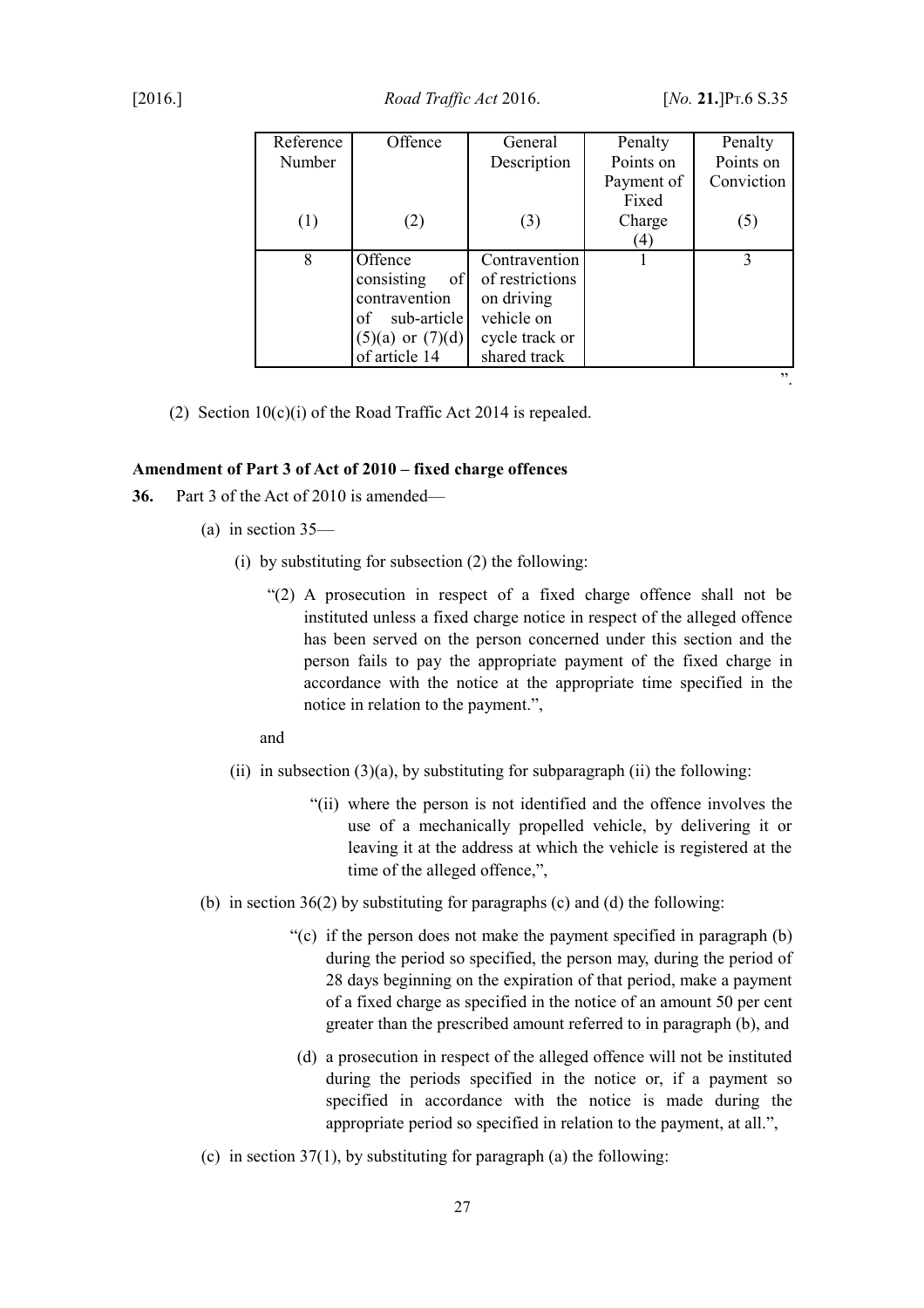"(a) a person or the person to whom the notice applies may, during the period specified in the notice and in accordance with the notice, make a payment specified in the notice, at the appropriate time so specified in relation to the payment,",

and

(d) in section 42(1)(c) by substituting "Public Service Management (Recruitment and Appointments) Act 2004" for "Civil Service Commissioners Act 1956".

### <span id="page-29-1"></span>**Amendment of section 4 of Vehicle Clamping Act 2015**

- **37.** Section 4 of the Vehicle Clamping Act 2015 is amended—
	- (a) by substituting the following for subsection (1):
		- "(1) Before making regulations under this Act (other than under section 15) the NTA shall—
			- (a) consult with the Minister, and where the proposed regulations relate to a statutory clamping place, the body having responsibility for that place,
			- (b) publish a notice in at least one national newspaper circulating in the State and on its website—
				- (i) indicating that it proposes to make regulations under this Act,
				- (ii) indicating that a copy of the proposed regulations is available for inspection at the NTA offices specified in the notice and on its website for a specified period (being not less than 30 days), and
				- (iii) stating that representations concerning the proposed regulations may be made in writing before a specified date (which shall be not less than 14 days after the end of the period for inspection),
					- and
			- (c) consider any representations received pursuant to paragraph (b).",

and

(b) in subsection (4), by deleting " $(1)(b)$  or".

## <span id="page-29-0"></span>**Amendment of section 50 of Act of 2010 – payment deposit**

- **38.** Section 50 of the Act of 2010 is amended by inserting after subsection (2) the following:
	- "(2A) A person on whom a payment deposit notice is or has been served under subsection (2) shall pay the amount of the payment deposit to be paid in accordance with regulations under subsection (7).
	- (2B) A member of the Garda Síochána or transport officer when serving a payment deposit notice on a person under subsection (2) shall inform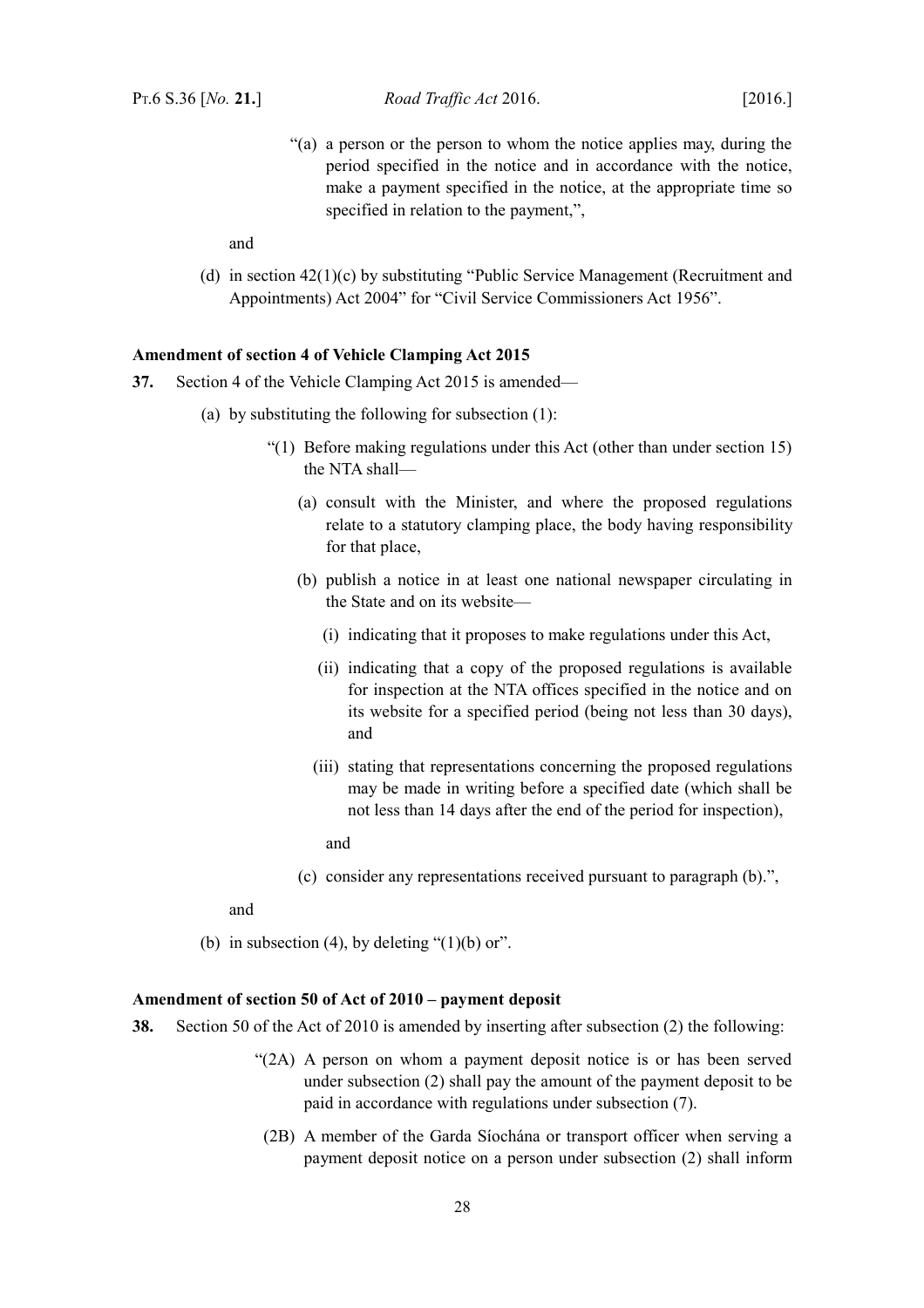the person that he or she is required to pay the amount of the payment deposit specified to be paid in regulations under subsection (7).".

### <span id="page-30-0"></span>**Learner Driver driving unaccompanied (Owner)**

- **39.** The Road Traffic Act 1961, is amended by the insertion of the following section:
	- **"35A.**(1) It shall be an offence for the owner of a vehicle to allow their vehicle be driven by a learner driver driving unaccompanied.
		- (2) Where a person charged with an offence under this section is the owner of the vehicle, it shall be a good defence to the charge for the person to show that the vehicle was being used without his consent and either that he had taken all reasonable precautions to prevent its being used or that it was being used by his servant acting in contravention of his orders.
		- (3) Where a person is guilty of an offence under this section and disregarding any disqualification that may be capable of being imposed, such person shall be liable on summary conviction to a fine not exceeding  $E2,000$  or a term not exceeding six months imprisonment or both such fine and imprisonment.".

### <span id="page-30-3"></span>PART 7

<span id="page-30-2"></span>AGREEMENT ON THE MUTUAL RECOGNITION OF DRIVING DISQUALIFICATIONS BETWEEN IRELAND AND THE UNITED KINGDOM OF GREAT BRITAIN AND NORTHERN IRELAND

### <span id="page-30-1"></span>**Disqualification pursuant to Agreement between State and United Kingdom**

- <span id="page-30-5"></span><span id="page-30-4"></span>**40.** (1) Where by reason of the commission, after the entry into force of the Agreement, of a specified offence in the United Kingdom by a person whose normal residence on the date of the offence is the State or who is the holder of an Irish driving licence or a learner permit, a decision imposing a disqualification from driving on the person for any period is made in the United Kingdom and a competent authority of the United Kingdom notifies the licensing authority in writing in accordance with Article 3 of the Agreement of the disqualification and transmits to the licensing authority—
	- (a) the information and documents specified in paragraph 1 of Article 6 of the Agreement, and
	- (b) where appropriate, pursuant to the Agreement, the evidence referred to in paragraph 2 of that Article and the supplementary information referred to in paragraph 3 thereof,

the licensing authority shall make an application to the appropriate judge for the purposes of giving effect to the decision imposing disqualification from driving made in the United Kingdom in accordance with the Agreement.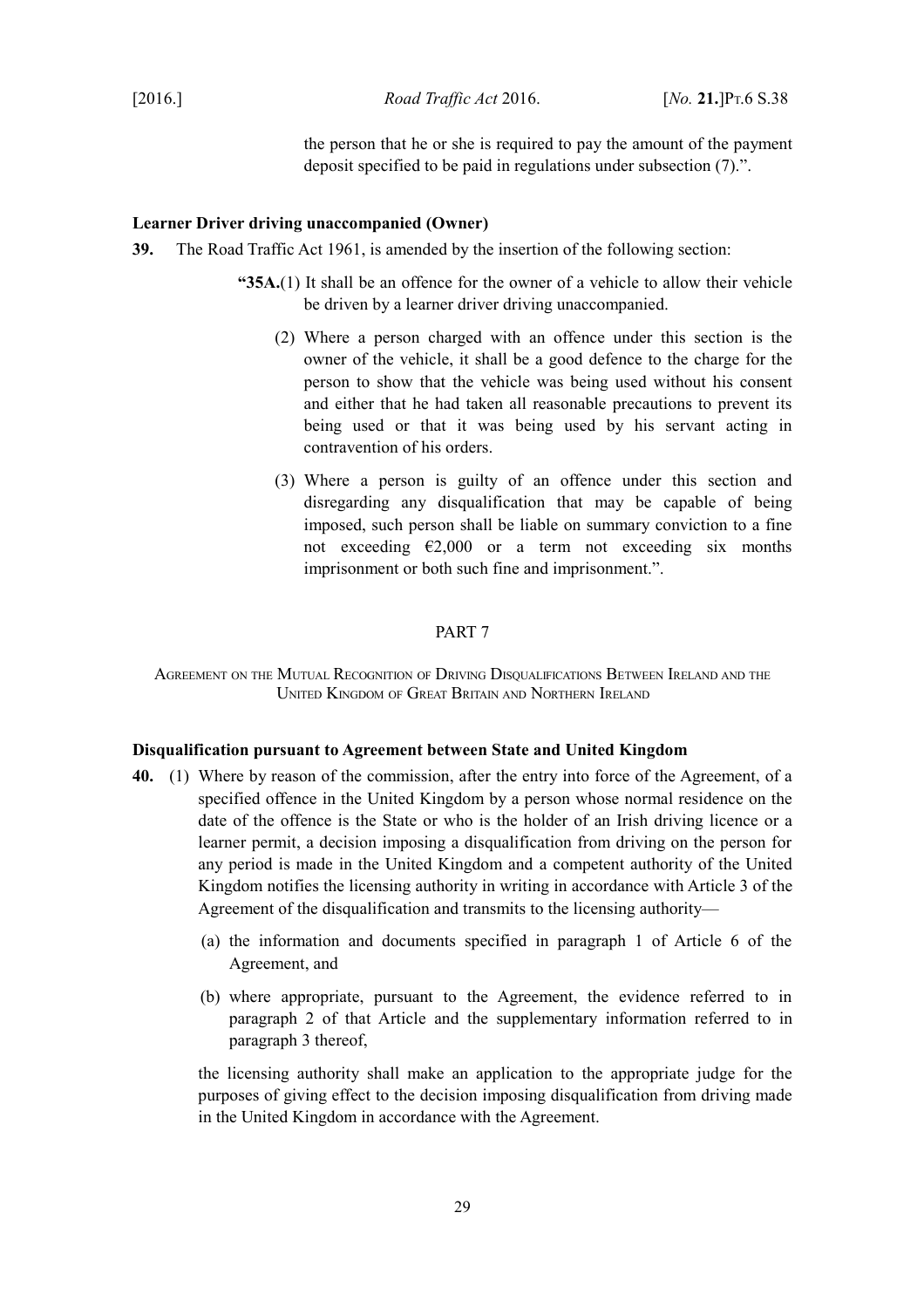- <span id="page-31-0"></span>(2) On application to the appropriate judge in that behalf by the licensing authority that has received a notification under *subsection [\(1\)](#page-30-4)* and the other documents and, where appropriate pursuant to the Agreement, the evidence and information referred to in that subsection, the judge shall, on being satisfied as to the matters specified in that subsection and subject to the provisions of this section, make an order declaring the person to whom the notification relates to be disqualified for holding a licence for the period referred to in *subsection [\(1\)](#page-30-4)* beginning on such day as may be specified in the order.
- <span id="page-31-1"></span>(3) (a) In proceedings under *subsection [\(2\)](#page-31-0)* a certificate signed by an officer of the licensing authority authorised in that behalf by the chief executive of the licensing authority and stating that a document identified by and attached to the certificate—
	- (i) is the notification referred to in Article 3 of the Agreement of the driving disqualification concerned or a document referred to, or containing the information referred to, in Article 6 of the Agreement, and
	- (ii) was received by the licensing authority from a competent authority of the United Kingdom in accordance with Article 6 of the Agreement,

shall be admissible as evidence of, as the case may be, the notification, the document or the information so referred to.

- (b) A document purporting to be a certificate under *paragraph [\(a\)](#page-31-1)* shall be deemed to be such a certificate and to have been signed by the person purporting to have signed it and to have been so signed in accordance with an authorisation of the chief executive of the licensing authority until the contrary is shown.
- (4) The period of disqualification for holding a licence to which a person is subjected pursuant to *subsection [\(2\)](#page-31-0)* shall not—
	- (a) exceed the maximum period of disqualification for holding a licence which could be ordered by a court following conviction in the State for an offence consisting of the conduct to which the specified offence concerned relates,
	- (b) exceed the period of disqualification imposed in the United Kingdom, or
	- (c) extend in time beyond the date of the expiration of the disqualification in the United Kingdom.
- (5) So much of a period of disqualification referred to in *subsection [\(1\)](#page-30-4)* as has been served in the United Kingdom shall be deducted from any period of disqualification under *subsection [\(2\)](#page-31-0)*.
- (6) An order shall not be made under *subsection [\(2\)](#page-31-0)* if*—*
	- (a) the full period of the driving disqualification has been served in the United Kingdom,
	- (b) the person concerned has been disqualified under Part III of the Principal Act or the Road Traffic Act 2002 for holding a licence in respect of the conduct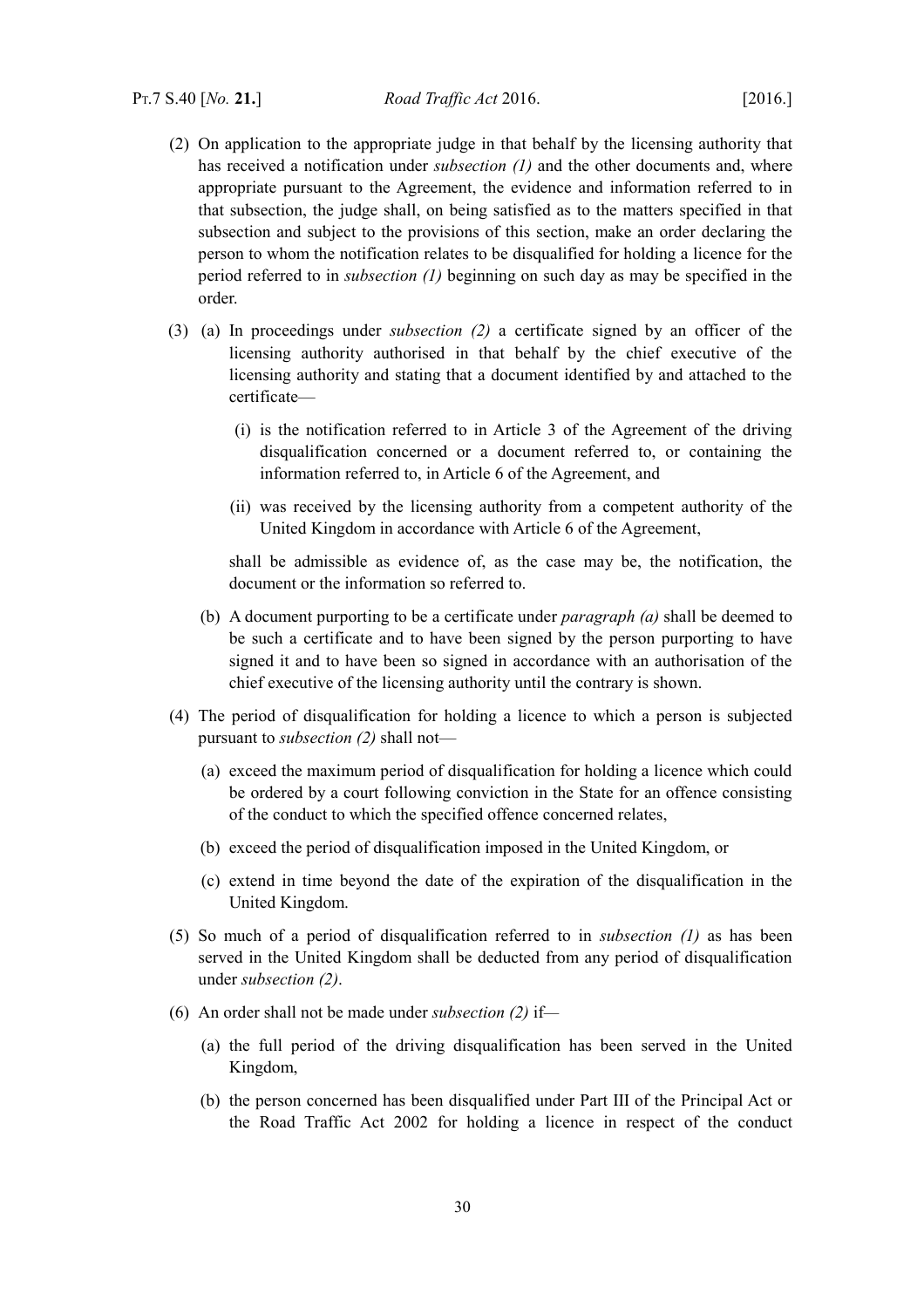constituting the specified offence to which the application under *subsection [\(2\)](#page-31-0)* relates and the period of the disqualification is current or has expired,

- (c) the period of time between the commission of the specified offence concerned and the institution of the proceedings in respect of it that led to the disqualification referred to in *subsection [\(1\)](#page-30-4)* was longer than the period within which proceedings in respect of the conduct would be required by law to be instituted in the State, or
- (d) in the circumstances of the case and having considered any information and evidence referred to in Article 6 of the Agreement, the appropriate judge considers that the person concerned has not had an adequate opportunity to defend himself or herself in the proceedings.
- (7) The appropriate judge may refuse to make an order under *subsection [\(2\)](#page-31-0)* if—
	- (a) the conduct for which the driving disqualification referred to in *subsection [\(1\)](#page-30-4)* was imposed—
		- (i) does not constitute an offence under the law of the State, or
		- (ii) does not constitute an offence under the law of the State for which disqualification for holding a licence may be ordered by a court,
		- or
	- (b) a period of less than 3 months of the driving disqualification referred to in *subsection [\(1\)](#page-30-4)* remains unexpired on the date on which the order falls to be made or the driving disqualification is for a period of less than 3 months.
- (8) When the appropriate judge makes or refuses to make an order under *subsection [\(2\)](#page-31-0)*, the Courts Service shall notify the licensing authority and the licensing authority shall cause the central authority of the United Kingdom to be notified thereof.
- <span id="page-32-0"></span>(9) Where, by reason of the commission, after the entry into force of the Agreement, of a specified offence in the State by a person whose normal residence on the date of the offence is the United Kingdom or who is the holder of a United Kingdom driving licence (including a provisional licence) a driving disqualification is imposed in the State on the person—
	- (a) the Courts Service shall—
		- (i) notify the licensing authority of the driving disqualification as soon as may be, and
		- (ii) comply with any request of the licensing authority for further details or information relating to the person, the offence, the driving disqualification or otherwise required for the purpose of the Agreement,
	- (b) upon receipt by the licensing authority of the notification under *paragraph [\(a\)](#page-32-0)* the licensing authority shall, subject to *paragraph [\(a\)](#page-8-5)*, without delay notify the central authority of the United Kingdom of the driving disqualification, and
	- (c) the licensing authority shall—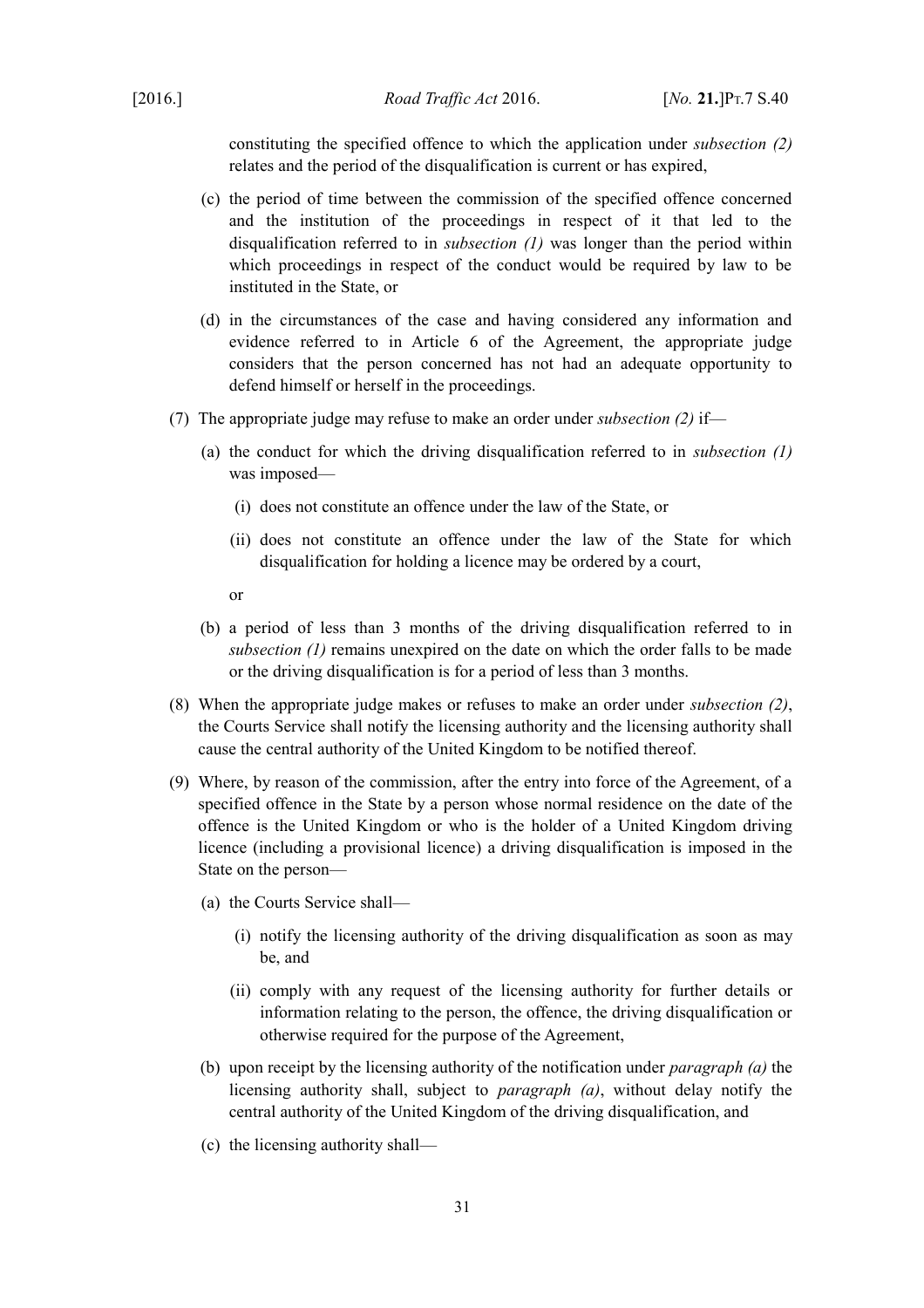- (i) ensure that Article 6 of the Agreement is complied with in relation to the notification and may do, or cause to be done, all things necessary for that purpose, including certification and attestation of any document,
- (ii) if necessary, request the Courts Service to provide such further details or information as the licensing authority considers necessary for the purposes of its functions under this subsection and the Agreement, and
- (iii) without delay notify the central authority of the United Kingdom of any such details or information.
- (10) The licensing authority is the competent authority of the State and the central authority of the State for the purposes of the Agreement.
- (11) Judicial notice shall be taken of the Agreement.
- (12) (a) In this section—

"Agreement" means the Agreement on the Mutual Recognition of Driving Disqualifications between the State and the United Kingdom done at Dublin on the 30 October 2015, the text of which is, for convenience of reference, set out in the Schedule;

"appropriate judge" means the judge of the District Court for the time being assigned to the District Court district—

- (i) where the person the subject of the application concerned under *subsection [\(2\)](#page-31-0)* ordinarily resides or carries on any profession, business or occupation, or
- (ii) in which the address which appears on the Irish driving licence or learner permit held by the person the subject of the application concerned under *subsection [\(2\)](#page-31-0)* is located;

"normal residence" has the meaning given to it by Article 12 of Directive 2006/126/EC of the European Parliament and of the Council of 20 December  $2006<sup>1</sup>$  $2006<sup>1</sup>$  $2006<sup>1</sup>$ 

"provisional licence" means a provisional licence issued in Great Britain or Northern Ireland;

"specified offence" means an offence arising from conduct referred to in the Annex to the Agreement;

"United Kingdom" means the United Kingdom of Great Britain and Northern Ireland.

(b) A word or expression that is used in this section and is also used in the Agreement has in this section, unless the context otherwise requires, the same meaning as it has in the Agreement.

### <span id="page-33-0"></span>**Repeal of section 9 of, and Schedule 2 to, Road Traffic Act 2002**

**41.** Section 9 (as amended by section 52 of the Road Safety Authority (Commercial Vehicle

<span id="page-33-1"></span><sup>1</sup> OJ No. L 403, 30.12.2006, p. 18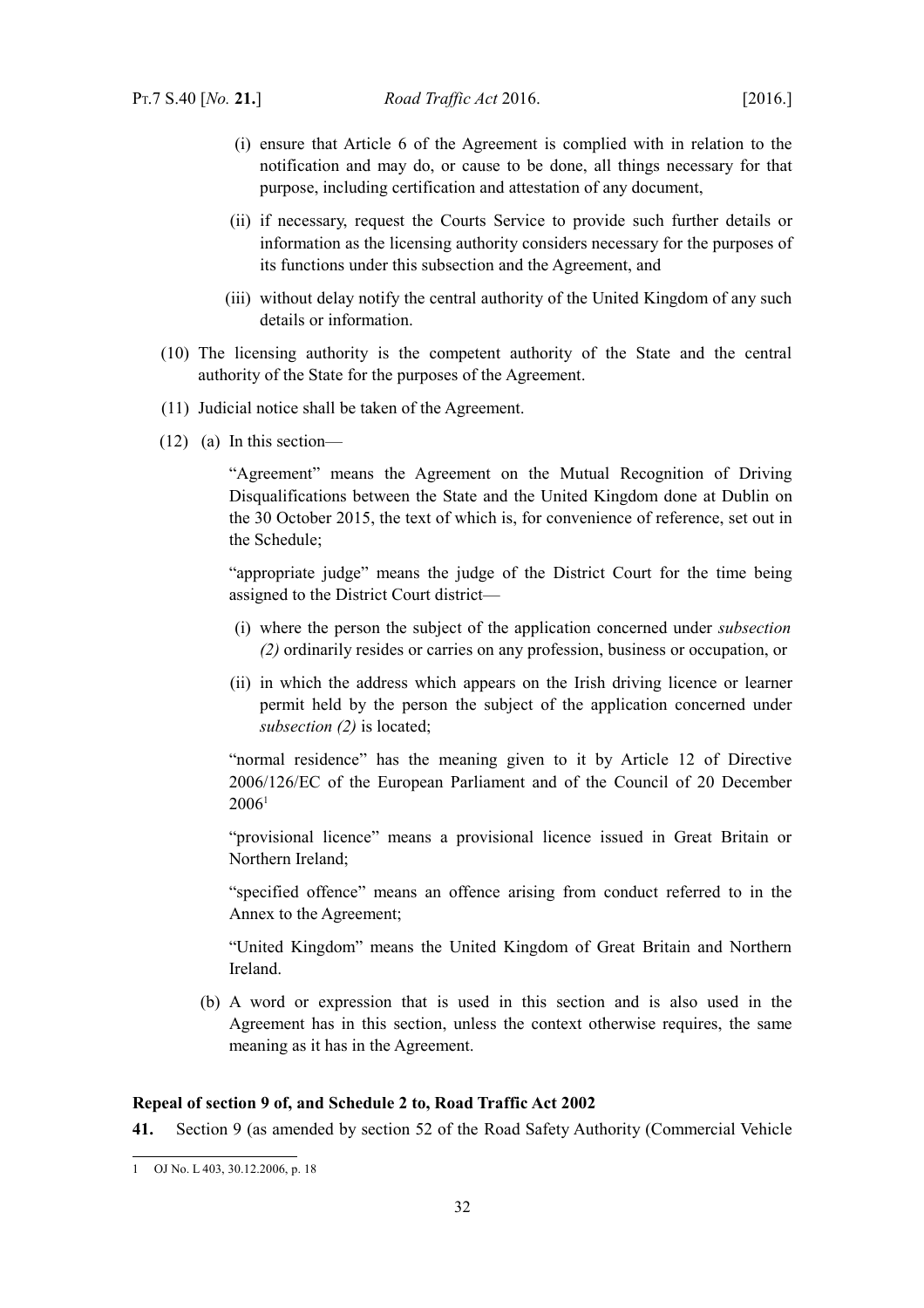Roadworthiness) Act 2012) of, and the Second Schedule to, the Road Traffic Act 2002 are repealed.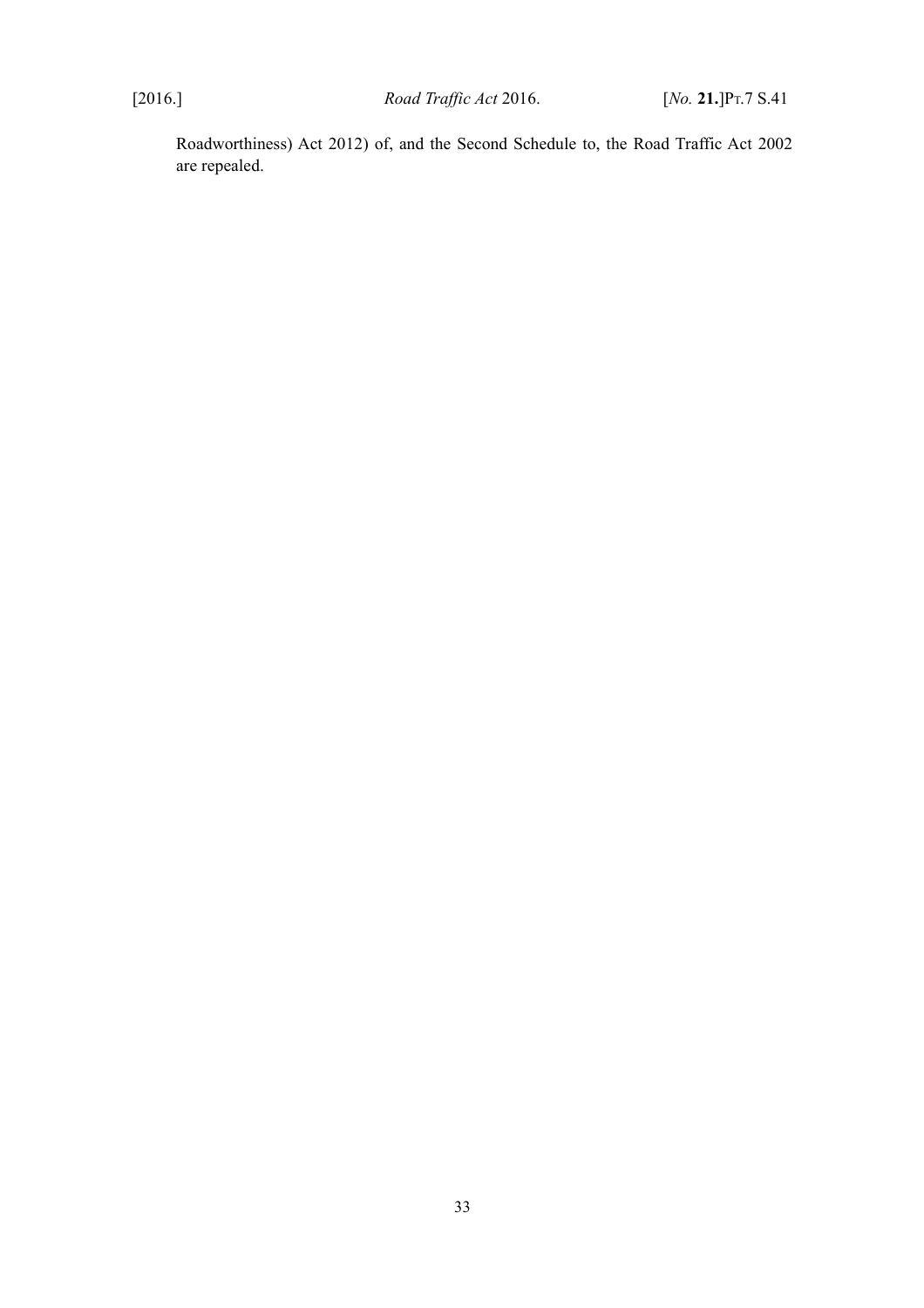#### <span id="page-35-1"></span>SCHEDULE

*Section [40](#page-30-5)*

<span id="page-35-0"></span>AGREEMENT ON THE MUTUAL RECOGNITION OF DRIVING DISQUALIFICATIONS BETWEEN IRELAND AND THE UNITED KINGDOM OF GREAT BRITAIN AND NORTHERN IRELAND

The Government of Ireland and the Government of the United Kingdom of Great Britain and Northern Ireland;

Desiring to operate bi-lateral arrangements between them on the reciprocal recognition of driving disqualifications,

Have agreed as follows:

### ARTICLE 1

The Contracting States agree to cooperate in accordance with their national laws in order to mutually recognise driving disqualifications.

### ARTICLE 2

For the purposes of this Agreement:

- (a) "Central authority" and "competent authority" mean the authorities designated as such for the purpose of the Agreement by the State in question and as notified to the other Contracting State;
- (b) "driving disqualification" means any measure related to the commission of a road traffic offence which results in withdrawal or suspension of a right to drive a power driven vehicle and which is no longer subject to a right of appeal;
- (c) "normal residence" has the meaning given by Article 12 of Directive 2006/126/EC;
- (d) "power driven vehicle" has the meaning given by Article 4.1 of Directive 2006/126/EC;
- (e) "Relevant State" means:
	- i) Ireland where the road traffic offence is committed in the UK and the offender has normal residence in Ireland or the offender does not have normal residence in Ireland but holds an Ireland driving licence (including a learner permit); or
	- ii) the UK where the road traffic offence is committed in Ireland and the offender has normal residence in the UK or the offender does not have normal residence in the UK but holds a Great Britain or Northern Ireland licence (including a provisional licence);
- (f) "State of the offence" means the Contracting State within the territory of which the road traffic offence occurred; and
- (g) "UK" means United Kingdom of Great Britain and Northern Ireland.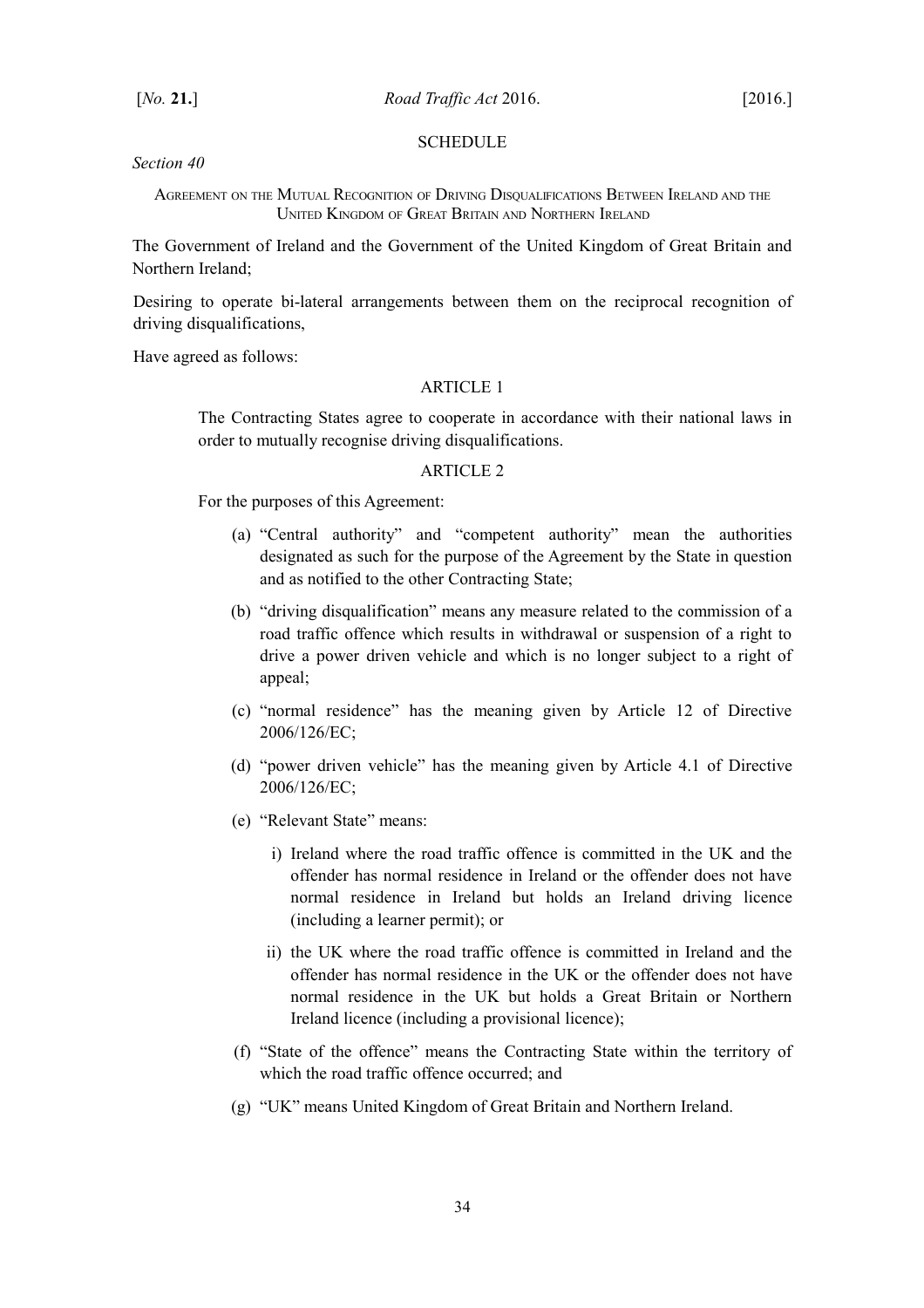## ARTICLE 3

A competent authority of the State of the offence shall notify a driving disqualification imposed by a court in its territory for an offence arising from conduct referred to in the Annex to the Central authority of the Relevant State.

## ARTICLE 4

1. After notification of its Central authority in accordance with Article 3 the Relevant State shall give effect to the decision imposing disqualification from driving made in the State of the offence in accordance with the conditions laid down in clause 2.

- 2. The Relevant State:
	- (a) shall take into account any part of the period of the driving disqualification imposed by the State of the offence which has already been served in that State;
	- (b) may reduce the duration of the driving disqualification but only to the maximum term provided for acts of the same kind under its national law;
	- (c) shall not extend the duration of the driving disqualification imposed by the State of the offence; and
	- (d) shall not impose the disqualification beyond the date of the expiration of the disqualification in the State of the offence.

3. When giving effect to a driving disqualification under this Article, the Relevant State shall, where necessary, determine a date from which it will enforce the driving disqualification.

## ARTICLE<sub>5</sub>

- 1. The Relevant State shall refuse to give effect to the driving disqualification where:
	- (a) the driving disqualification has already been fully served in the State of the offence;
	- (b) the offender has already had a driving disqualification imposed on him in the Relevant State for the same acts and that disqualification has been or is being served;
	- (c) the period of limitation for prosecuting the offence would have expired under its own legislation; or
	- (d) in the circumstances of the particular case, after receiving any information supplied under Article 6, it considers that the person concerned has not had an adequate opportunity to defend himself.
- 2. The Relevant State may refuse to give effect to the driving disqualification if:
	- a) the conduct for which the driving disqualification has been imposed in the State of the offence does not constitute an offence under the law of the Relevant State;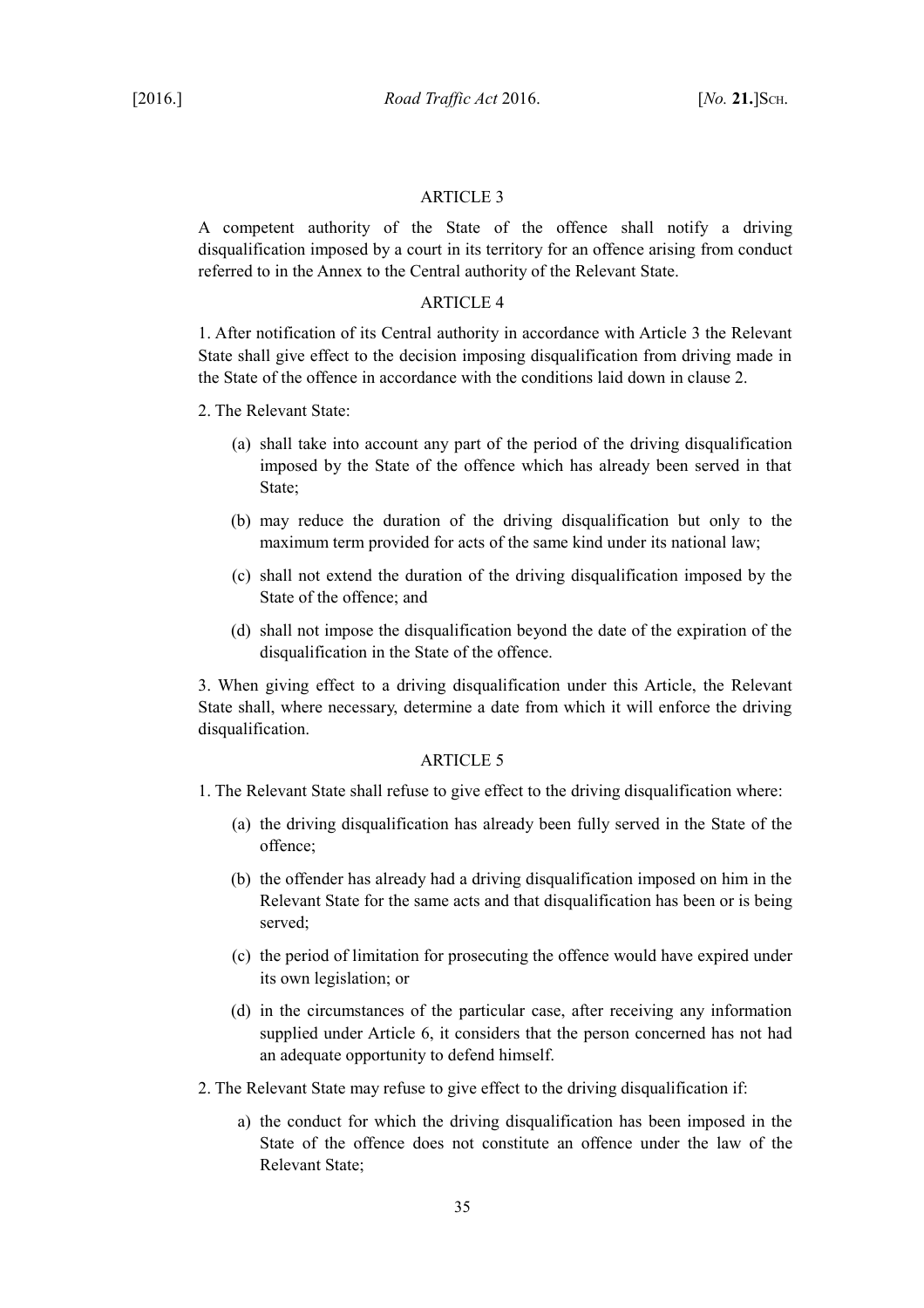- b) the remaining period of disqualification which could be enforced in the Relevant State is less than three months; or
- c) driving disqualification is not a measure available under the legislation of the Relevant State for the acts giving rise to the driving disqualification imposed by the State of the offence.

#### ARTICLE 6

- 1. The notification referred to in Article 3 shall be accompanied by:
	- a) details allowing the Relevant State to locate the person disqualified from driving;
	- b) the original or a certified copy of the decision imposing a driving disqualification;
	- c) a brief statement of the circumstances and a reference to the legal provisions in the State of the offence on the basis of which the driving disqualification was imposed, if these are not given in the decision;
	- d) an attestation that the decision is final;
	- e) information regarding the enforcement of the driving disqualification in the State of the offence, including the length of the disqualification and, where known, the dates on which the disqualification starts and expires;
	- f) the driving licence, if it has been seized; and
	- g) the name, address and date of birth of the offender.

2. Where the person on whom the driving disqualification has been imposed did not appear personally or was not represented at the proceedings, notifications pursuant to Article 3 must be accompanied by evidence that the person has been duly notified of the proceedings in accordance with the law of the State of the offence.

3. If the information communicated in accordance with clauses 1 and 2 is found to be insufficient to allow a decision to give effect to the driving disqualification to be taken, in particular, where in the circumstances of the particular case, there is doubt whether the person concerned has had an adequate opportunity to defend himself, the competent authorities of the Relevant State may request the competent authorities of the State of the offence to provide the necessary supplementary information without delay.

### ARTICLE 7

The Relevant State shall inform the State of the offence of any decision taken in respect of a notification given pursuant to Article 3 and in respect of enforcement, and where it refuses to give effect to a driving disqualification pursuant to Article 5, of the reasons for its refusal.

## ARTICLE 8

1. The right of the State of the offence to execute in its territory the full period of the driving disqualification determined by the State of the offence shall not be affected by any decision of the Relevant State.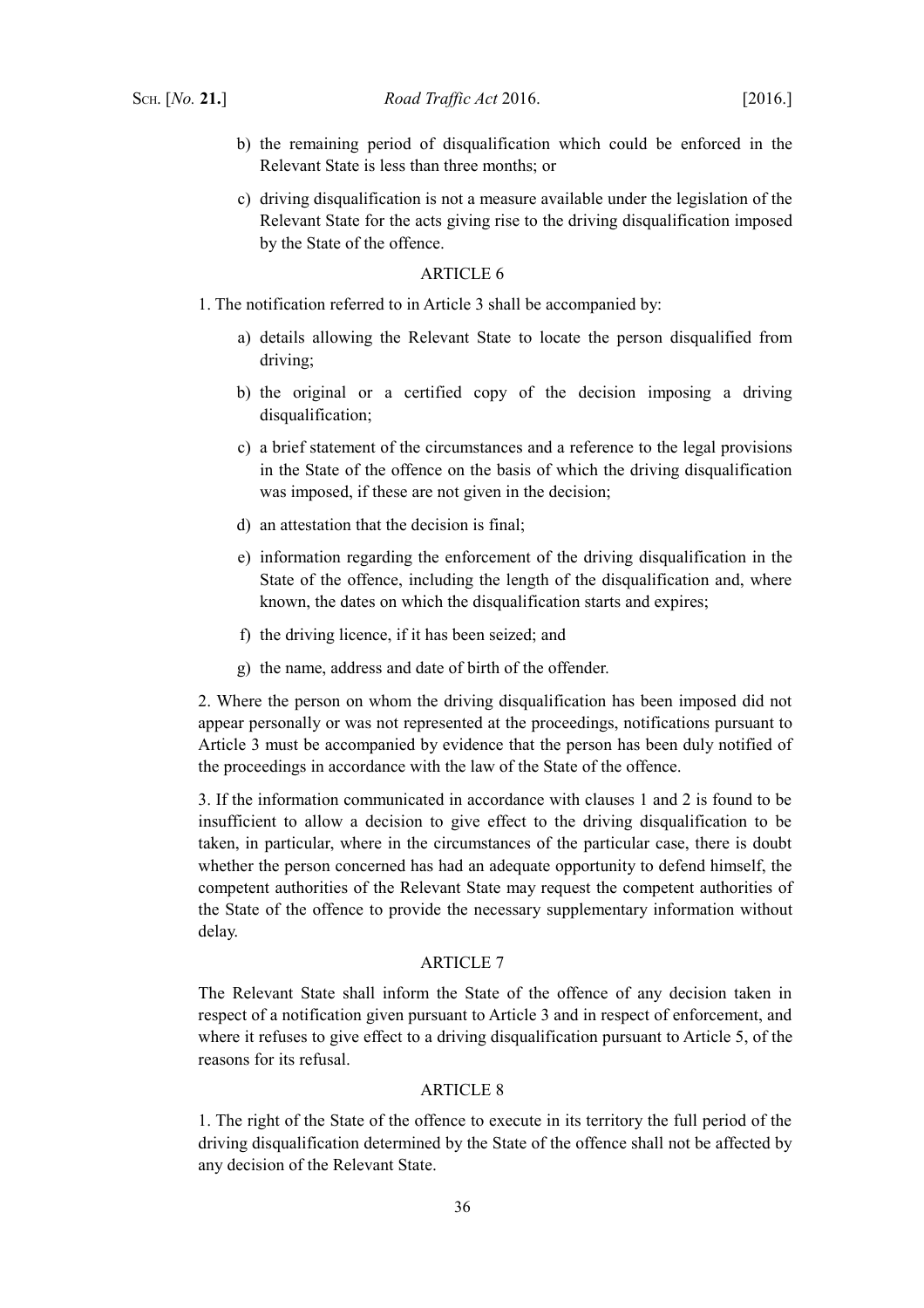2. When notifying the person concerned of the decision to disqualify, the State of the offence which proposes to apply clause 1 shall at the same time inform the person of this fact, and shall confirm in the notification given in accordance with Article 3 to the Relevant State that it has done so.

# ARTICLE 9

Each Contracting State shall adopt the measures necessary to enable it to prohibit the driving of a power driven vehicle in its territory when the driver is disqualified from driving by the Relevant State in implementation of this Agreement.

## ARTICLE 10

Costs incurred in implementing this Agreement shall be borne in the Contracting State in which they occur.

# ARTICLE 11

Unless requested to do so earlier the Contracting States shall review the implementation of this Agreement 2 years after entry into force of this Agreement, and at any other time both Contracting States otherwise agree to do so.

## ARTICLE 12

Any dispute arising from or relating to this Agreement shall be settled through negotiation between the Contracting States.

## ARTICLE 13

1. This Agreement shall apply:

a) to Ireland; and

b) in relation to the United Kingdom to Great Britain and Northern Ireland.

2. References to the territory of a Contracting State shall be construed in accordance with clause 1 of this Article.

### ARTICLE 14

1. The Parties shall notify each other in writing when their necessary internal procedures for entry into force have been completed. The Agreement shall enter into force on the date of the later of such notifications, and shall continue in force until terminated.

2. Either of the Contracting States may terminate this Agreement at any time by giving notice to the other through the diplomatic channel; and if such notice is given the Agreement shall cease to have effect six months after the receipt of the notice.

3. This Agreement shall only apply to offences committed after the entry into force of the Agreement.

In witness whereof the undersigned, duly authorised thereto by their respective Governments, have signed this Agreement.

Done in Duplicate at Dublin this 30th day of October 2015.

| Niall A. Burgess               | Dominick Chilcott                        |
|--------------------------------|------------------------------------------|
| For the Government of Ireland: | For the Government of the United Kingdom |